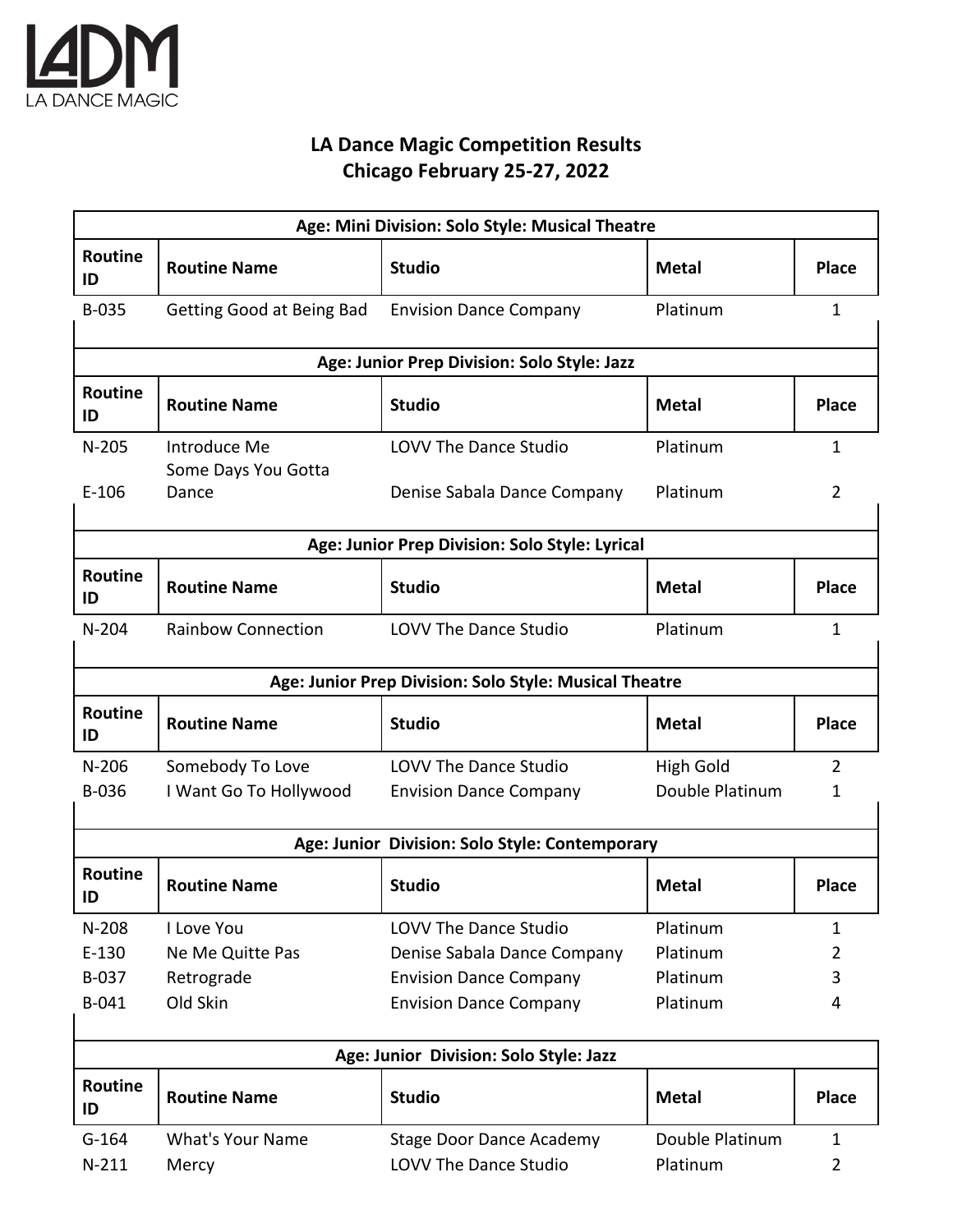

| <b>B-038</b> | Watch Me Do           | <b>Envision Dance Company</b> | Platinum         |   |
|--------------|-----------------------|-------------------------------|------------------|---|
| $E-139$      | Cold Hearted          | Denise Sabala Dance Company   | Platinum         | 4 |
| $E-109$      | Valerie               | Denise Sabala Dance Company   | Platinum         |   |
| $E-111$      | The Lotto             | Denise Sabala Dance Company   | High Gold        | 6 |
|              | Love Will Keep Us     |                               |                  |   |
| $N-209$      | Together              | <b>LOVV The Dance Studio</b>  | High Gold        |   |
| $E-110$      | You Should Be Dancing | Denise Sabala Dance Company   | <b>High Gold</b> | 8 |
| $E-132$      | A Woo                 | Denise Sabala Dance Company   | <b>High Gold</b> | q |
|              |                       |                               |                  |   |

| Age: Junior Division: Solo Style: Lyrical |                      |                               |              |       |
|-------------------------------------------|----------------------|-------------------------------|--------------|-------|
| Routine<br>ID                             | <b>Routine Name</b>  | <b>Studio</b>                 | <b>Metal</b> | Place |
| $G-172$                                   | Giants               | Stage Door Dance Academy      | Platinum     |       |
| $E-108$                                   | Loyal Brave and True | Denise Sabala Dance Company   | Platinum     | 2     |
| B-040                                     | The Climb            | <b>Envision Dance Company</b> | Platinum     | 3     |
| $E-116$                                   | In Better Hands      | Denise Sabala Dance Company   | Platinum     | 4     |
| $E-129$                                   | <b>Brave</b>         | Denise Sabala Dance Company   | High Gold    | 5     |
| $E-107$                                   | <b>Forever Young</b> | Denise Sabala Dance Company   | High Gold    | 6     |

| Age: Junior Division: Solo Style: Musical Theatre |                          |                               |                 |              |
|---------------------------------------------------|--------------------------|-------------------------------|-----------------|--------------|
| Routine<br>ID                                     | <b>Routine Name</b>      | <b>Studio</b>                 | <b>Metal</b>    | <b>Place</b> |
|                                                   | Ain't That A Kick In The |                               |                 |              |
| $B-252$                                           | Head                     | <b>Envision Dance Company</b> | Double Platinum | 1            |
| $E-131$                                           | Im Cute                  | Denise Sabala Dance Company   | Platinum        |              |
| $N-207$                                           | Smokin' Gun              | <b>LOVV The Dance Studio</b>  | Platinum        | 3            |
|                                                   |                          |                               |                 |              |

|               | Age: Junior Division: Solo Style: Tap |                              |                 |              |
|---------------|---------------------------------------|------------------------------|-----------------|--------------|
| Routine<br>ID | <b>Routine Name</b>                   | <b>Studio</b>                | Metal           | <b>Place</b> |
| $N-210$       | These Boots                           | <b>LOVV The Dance Studio</b> | <b>Platinum</b> |              |

|               | Age: Teen Division: Solo Style: Contemporary |                                 |                 |              |
|---------------|----------------------------------------------|---------------------------------|-----------------|--------------|
| Routine<br>ID | <b>Routine Name</b>                          | <b>Studio</b>                   | <b>Metal</b>    | <b>Place</b> |
| B-082         | I'll Be Seeing You                           | <b>Envision Dance Company</b>   | Double Platinum |              |
| $G-165$       | <b>Eleanor Rigby</b>                         | <b>Stage Door Dance Academy</b> | Double Platinum |              |
| B-081         | Where Do I Belong                            | <b>Envision Dance Company</b>   | Double Platinum | 3            |
| $B-042$       | Before the Dawn                              | <b>Envision Dance Company</b>   | Double Platinum | 4            |
| B-090         | Shadow of Your Heart                         | <b>Envision Dance Company</b>   | Double Platinum |              |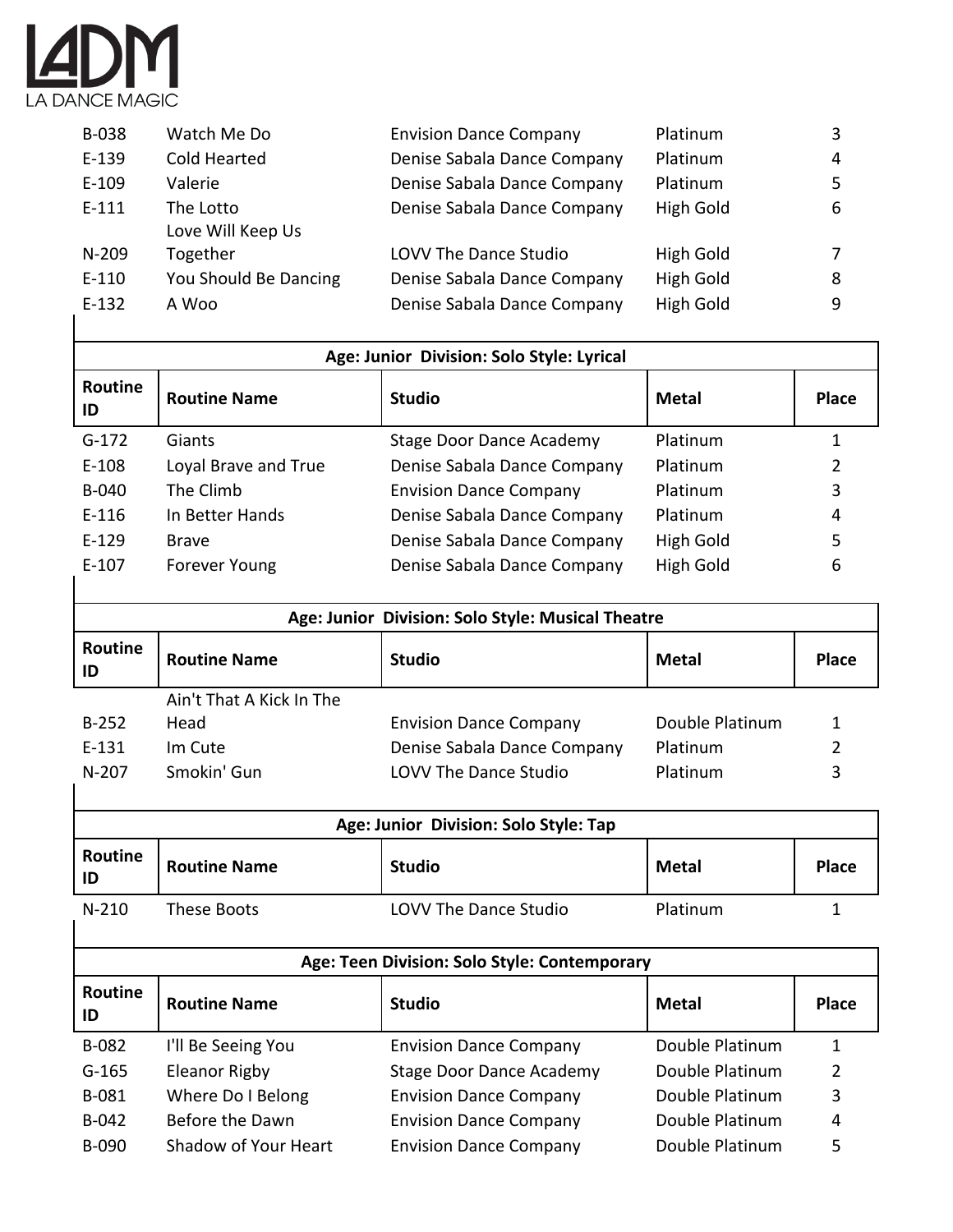

| B-084     | Closure                | <b>Envision Dance Company</b>   | Double Platinum | 6  |
|-----------|------------------------|---------------------------------|-----------------|----|
| $G-159$   | King and Lionheart     | <b>Stage Door Dance Academy</b> | Double Platinum |    |
| D-070     | <b>Bonfire</b>         | Lincolnshire Academy of Dance   | Double Platinum | 8  |
| $G-166$   | These Arms of Mine     | <b>Stage Door Dance Academy</b> | Double Platinum | 9  |
| $G-160$   | O Children             | <b>Stage Door Dance Academy</b> | Platinum        | 10 |
| B-044     | <b>Ribs</b>            | <b>Envision Dance Company</b>   | Platinum        | 11 |
| $1 - 244$ | Flowers In Your Hair   | Beyond Words Dance Company      | Platinum        | 12 |
| D-066     | Dark Four Door         | Lincolnshire Academy of Dance   | Platinum        | 13 |
| D-064     | Strangers In the Night | Lincolnshire Academy of Dance   | Platinum        | 14 |
| $N-214$   | Her Lighthouse         | <b>LOVV The Dance Studio</b>    | Platinum        | 15 |
| B-048     | <b>Coming Home</b>     | <b>Envision Dance Company</b>   | Platinum        | 16 |

|               |                     | Age: Teen Division: Solo Style: Hip Hop |           |              |
|---------------|---------------------|-----------------------------------------|-----------|--------------|
| Routine<br>ID | <b>Routine Name</b> | <b>Studio</b>                           | Metal     | <b>Place</b> |
| E-134         | Mona Lisa           | Denise Sabala Dance Company             | High Gold |              |

|                      | Age: Teen Division: Solo Style: Jazz |                               |                  |       |
|----------------------|--------------------------------------|-------------------------------|------------------|-------|
| <b>Routine</b><br>ID | <b>Routine Name</b>                  | <b>Studio</b>                 | <b>Metal</b>     | Place |
| B-093                | <b>Ruby Blue</b>                     | <b>Envision Dance Company</b> | Double Platinum  | 1     |
| $N-212$              | Ferrari                              | <b>LOVV The Dance Studio</b>  | Platinum         | 2     |
| $G-173$              | You'll Find A Way                    | Stage Door Dance Academy      | <b>Platinum</b>  | 3     |
| D-063                | Just Watch Me                        | Lincolnshire Academy of Dance | High Gold        | 4     |
| $G-163$              | <b>Born For This</b>                 | Stage Door Dance Academy      | High Gold        | 5     |
| $G-174$              | American Woman                       | Stage Door Dance Academy      | High Gold        | 6     |
| D-073                | On My Own                            | Lincolnshire Academy of Dance | High Gold        | 7     |
| $N-213$              | 21st Century Yesterday               | LOVV The Dance Studio         | High Gold        | 8     |
| E-133                | Move                                 | Denise Sabala Dance Company   | <b>High Gold</b> | 9     |

|               | Age: Teen Division: Solo Style: Lyrical |                                 |                 |       |
|---------------|-----------------------------------------|---------------------------------|-----------------|-------|
| Routine<br>ID | <b>Routine Name</b>                     | <b>Studio</b>                   | <b>Metal</b>    | Place |
| D-067         | Gravity                                 | Lincolnshire Academy of Dance   | Double Platinum |       |
| <b>B-086</b>  | One Moment in Time                      | <b>Envision Dance Company</b>   | Double Platinum | 2     |
| B-087         | Fields of Gold                          | <b>Envision Dance Company</b>   | Platinum        | 3     |
| $D-248$       | Lost                                    | Lincolnshire Academy of Dance   | Platinum        | 4     |
| D-068         | <b>Light That Never Fails</b>           | Lincolnshire Academy of Dance   | Platinum        | 5     |
| $E-112$       | Would You Be So Kind                    | Denise Sabala Dance Company     | Platinum        | 6     |
| $G-177$       | Roots                                   | <b>Stage Door Dance Academy</b> | Platinum        |       |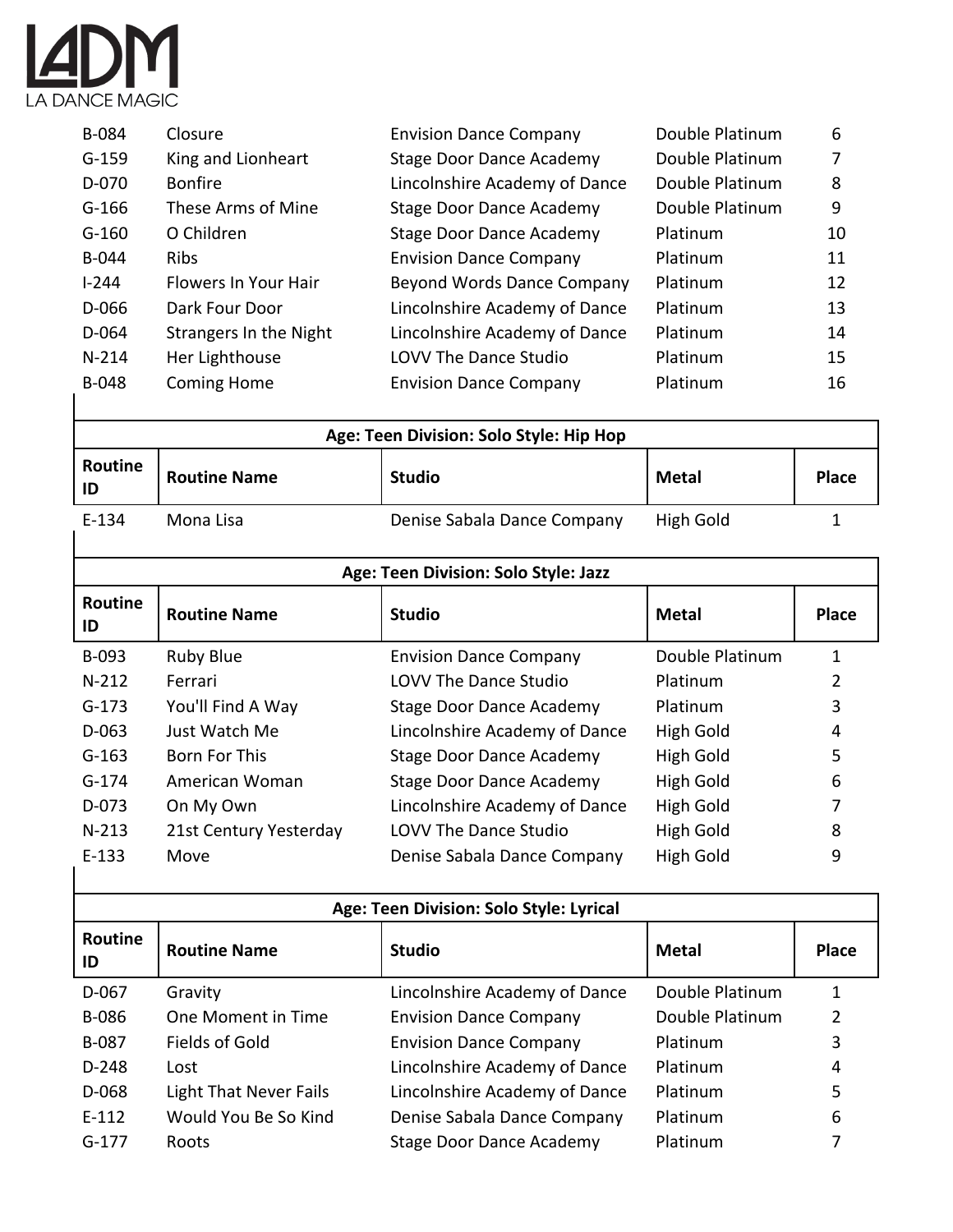

| $G-161$ | Iris                  | <b>Stage Door Dance Academy</b> | Platinum  | 8  |
|---------|-----------------------|---------------------------------|-----------|----|
| B-045   | The Days              | <b>Envision Dance Company</b>   | Platinum  | 9  |
| $E-114$ | Little Voice          | Denise Sabala Dance Company     | Platinum  | 10 |
| $G-162$ | I Have Nothing        | <b>Stage Door Dance Academy</b> | Platinum  | 10 |
| $E-113$ | A Life That's Good    | Denise Sabala Dance Company     | Platinum  | 10 |
| $N-215$ | <b>Move Mountains</b> | LOVV The Dance Studio           | Platinum  | 13 |
| B-088   | I'll Never Love Again | <b>Envision Dance Company</b>   | High Gold | 14 |
| $G-158$ | <b>Traitor</b>        | <b>Stage Door Dance Academy</b> | High Gold | 15 |

|               | Age: Teen Division: Solo Style: Musical Theatre |                               |                 |              |  |
|---------------|-------------------------------------------------|-------------------------------|-----------------|--------------|--|
| Routine<br>ID | <b>Routine Name</b>                             | <b>Studio</b>                 | Metal           | <b>Place</b> |  |
| B-091         | Maybe This Time                                 | <b>Envision Dance Company</b> | Double Platinum |              |  |
| <b>B-050</b>  | Mr Cellophane                                   | <b>Envision Dance Company</b> | Platinum        |              |  |

|               | Age: Teen Division: Solo Style: Open |                              |          |              |  |  |
|---------------|--------------------------------------|------------------------------|----------|--------------|--|--|
| Routine<br>ID | <b>Routine Name</b>                  | <b>Studio</b>                | Metal    | <b>Place</b> |  |  |
| $N-216$       | Still Love Me Tomorrow               | <b>LOVV The Dance Studio</b> | Platinum |              |  |  |

| Age: Teen Division: Solo Style: Tap |                     |                               |                 |              |
|-------------------------------------|---------------------|-------------------------------|-----------------|--------------|
| Routine<br>ID                       | <b>Routine Name</b> | <b>Studio</b>                 | Metal           | <b>Place</b> |
| $E-254$                             | Runaway Baby        | Denise Sabala Dance Company   | Double Platinum |              |
| D-072                               | On Your Feet        | Lincolnshire Academy of Dance | Platinum        |              |
| $N-217$                             | Free Me             | <b>LOVV The Dance Studio</b>  | Platinum        |              |

| Age: Senior Division: Solo Style: Ballet |                     |                       |              |              |  |
|------------------------------------------|---------------------|-----------------------|--------------|--------------|--|
| Routine<br>ID                            | <b>Routine Name</b> | <b>Studio</b>         | <b>Metal</b> | <b>Place</b> |  |
| $N-218$                                  | <b>Muddy Waters</b> | LOVV The Dance Studio | High Gold    |              |  |

| Age: Senior Division: Solo Style: Contemporary |                       |                            |                 |               |  |
|------------------------------------------------|-----------------------|----------------------------|-----------------|---------------|--|
| Routine<br>ID                                  | <b>Routine Name</b>   | <b>Studio</b>              | <b>Metal</b>    | <b>Place</b>  |  |
| $G-170$                                        | No One                | Stage Door Dance Academy   | Double Platinum |               |  |
| $1 - 242$                                      | I Want You To Love Me | Beyond Words Dance Company | Double Platinum | $\mathcal{P}$ |  |
| $I - 240$                                      | Cosmonauts            | Beyond Words Dance Company | Double Platinum | 3             |  |
| $G-247$                                        | Somebody to Love      | Stage Door Dance Academy   | Platinum        | 4             |  |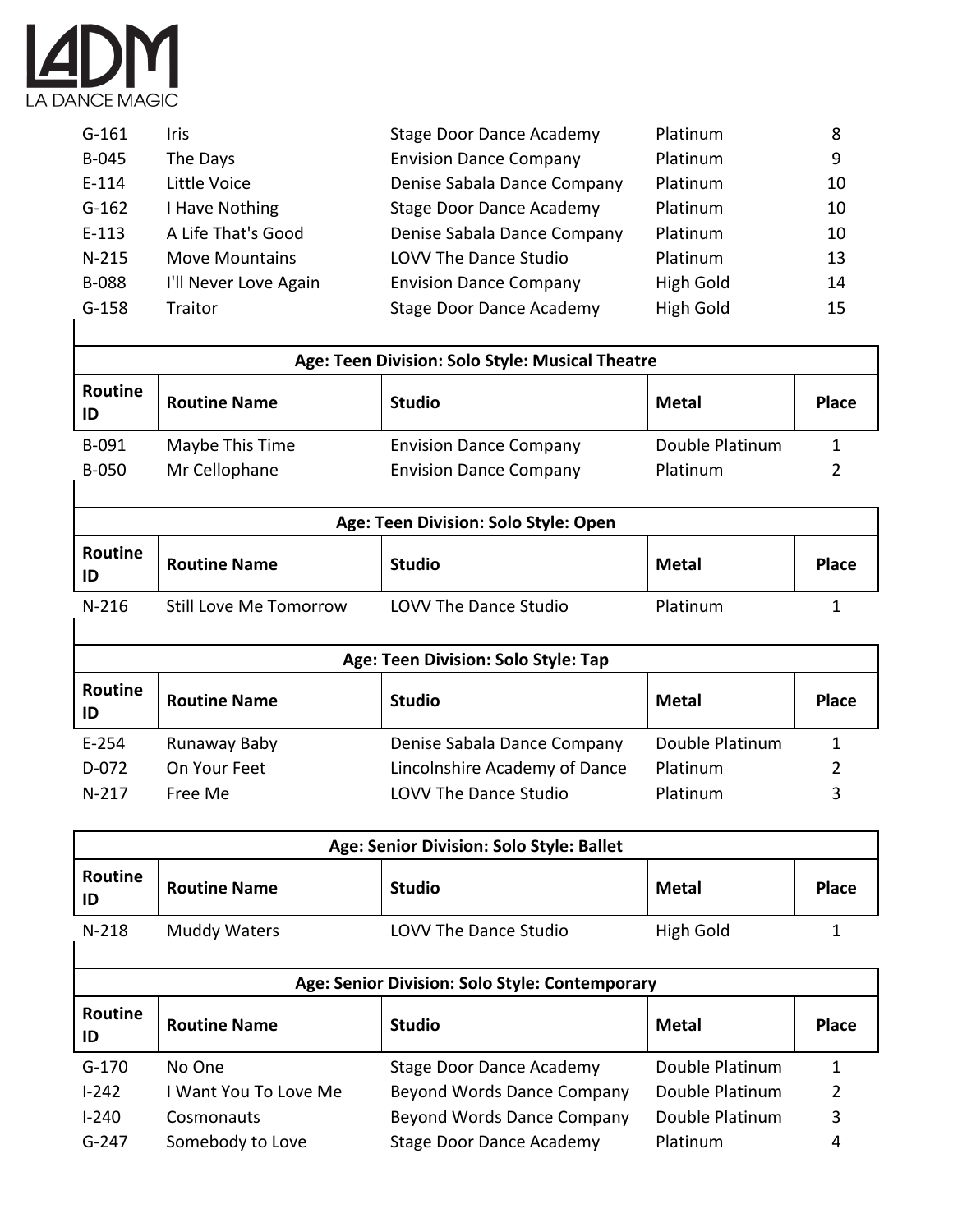

| G-157 | Yellow Ledbetter        | Stage Door Dance Academy      | Platinum | 5. |
|-------|-------------------------|-------------------------------|----------|----|
| G-171 | 100 Years               | Stage Door Dance Academy      | Platinum | 6. |
| B-092 | <b>Tumbling Lights</b>  | <b>Envision Dance Company</b> | Platinum |    |
| G-169 | <b>Heartbreak Hotel</b> | Stage Door Dance Academy      | Platinum |    |

|                                                                                       |                       | Age: Senior Division: Solo Style: Jazz |          |   |  |
|---------------------------------------------------------------------------------------|-----------------------|----------------------------------------|----------|---|--|
| Routine<br><b>Routine Name</b><br><b>Studio</b><br><b>Metal</b><br><b>Place</b><br>ID |                       |                                        |          |   |  |
| $D-071$                                                                               | <b>Emotions</b>       | Lincolnshire Academy of Dance          | Platinum |   |  |
| $N-219$                                                                               | <b>Fickle Flame</b>   | <b>LOVV The Dance Studio</b>           | Platinum | 2 |  |
| $N-222$                                                                               | This Last Dance       | <b>LOVV The Dance Studio</b>           | Platinum | 3 |  |
| $G-175$                                                                               | Walk This Way         | <b>Stage Door Dance Academy</b>        | Platinum | 4 |  |
| <b>B-089</b>                                                                          | <b>Black and Gold</b> | <b>Envision Dance Company</b>          | Platinum | 5 |  |
| B-085                                                                                 | Must Be Love          | <b>Envision Dance Company</b>          | Platinum | 6 |  |
| $1 - 241$                                                                             | Edge of Seventeen     | Beyond Words Dance Company             | Platinum | 7 |  |

| Age: Senior Division: Solo Style: Lyrical |                               |                                 |              |       |
|-------------------------------------------|-------------------------------|---------------------------------|--------------|-------|
| Routine<br>ID                             | <b>Routine Name</b>           | <b>Studio</b>                   | <b>Metal</b> | Place |
| $G-168$                                   | Madly                         | <b>Stage Door Dance Academy</b> | Platinum     |       |
| $1 - 243$                                 | Unbroken                      | Beyond Words Dance Company      | Platinum     |       |
| $N-220$                                   | Trust The Voice Within        | <b>LOVV The Dance Studio</b>    | Platinum     | 3     |
| $D-074$                                   | <b>Beautiful &amp; Brutal</b> | Lincolnshire Academy of Dance   | Platinum     | 4     |
|                                           |                               |                                 |              |       |

| Age: Senior Division: Solo Style: Musical Theatre |                     |                               |                 |              |
|---------------------------------------------------|---------------------|-------------------------------|-----------------|--------------|
| Routine<br>ID                                     | <b>Routine Name</b> | <b>Studio</b>                 | <b>Metal</b>    | <b>Place</b> |
| $N-221$                                           | My Discarded Men    | <b>LOVV The Dance Studio</b>  | Platinum        |              |
| D-065                                             | Puttin' On the Ritz | Lincolnshire Academy of Dance | <b>Platinum</b> |              |

| Age: Senior Division: Solo Style: Tap |                          |                          |          |              |  |
|---------------------------------------|--------------------------|--------------------------|----------|--------------|--|
| Routine<br>ID                         | <b>Routine Name</b>      | <b>Studio</b>            | Metal    | <b>Place</b> |  |
| $G-167$                               | <b>Four Five Seconds</b> | Stage Door Dance Academy | Platinum |              |  |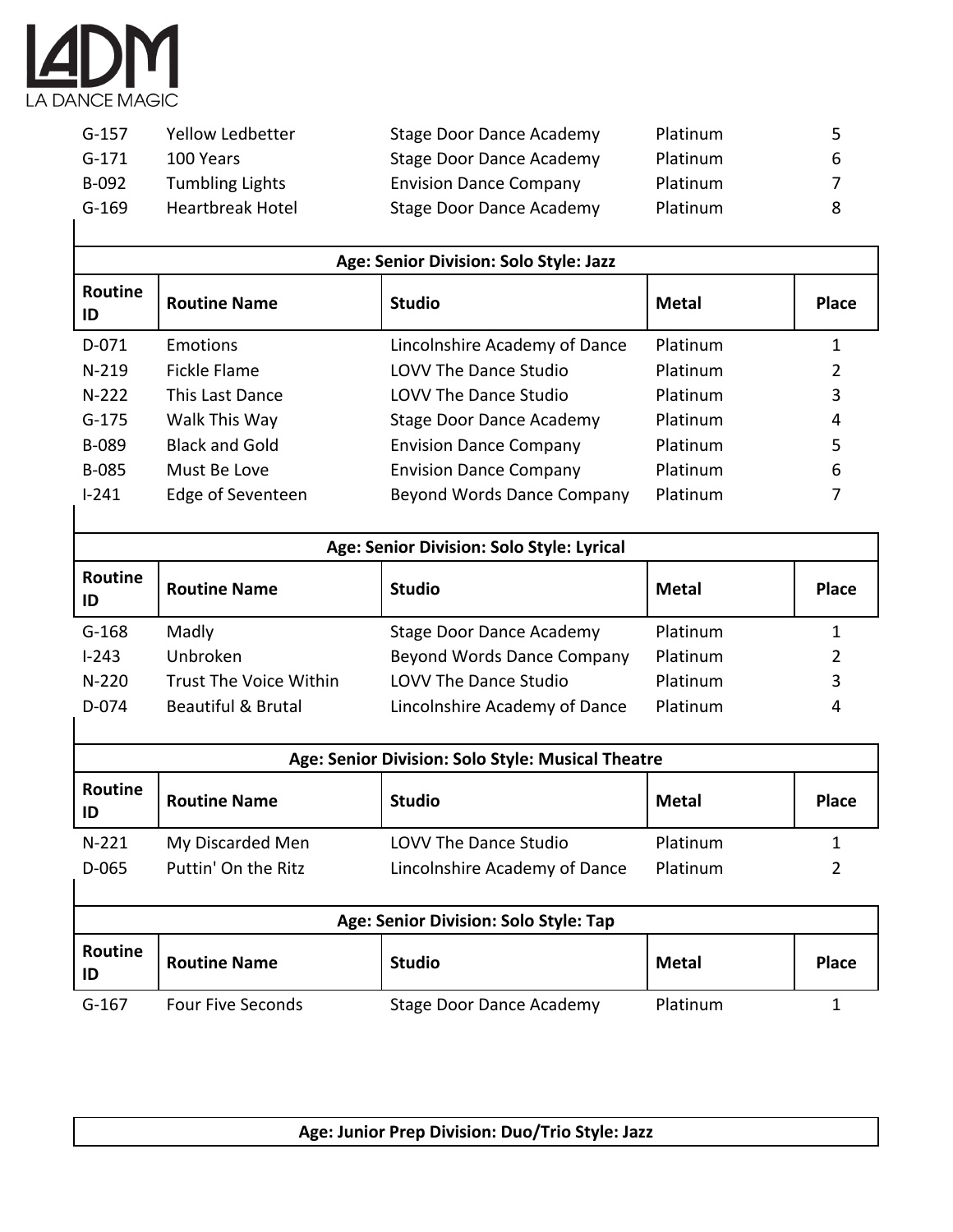

| <b>Routine</b><br>ID | <b>Routine Name</b>                              | <b>Studio</b>                                                | <b>Metal</b>         | <b>Place</b> |  |  |
|----------------------|--------------------------------------------------|--------------------------------------------------------------|----------------------|--------------|--|--|
| B-033<br>$E-120$     | Thank You For Being a<br>Friend<br>Twist & Shout | <b>Envision Dance Company</b><br>Denise Sabala Dance Company | Platinum<br>Platinum | 2<br>1       |  |  |
|                      |                                                  | Age: Junior Prep Division: Duo/Trio Style: Lyrical           |                      |              |  |  |
| Routine<br>ID        | <b>Routine Name</b>                              | <b>Studio</b>                                                | <b>Metal</b>         | <b>Place</b> |  |  |
|                      |                                                  | Age: Junior Prep Division: Duo/Trio Style: Musical Theatre   |                      |              |  |  |
| <b>Routine</b><br>ID | <b>Routine Name</b>                              | <b>Studio</b>                                                | <b>Metal</b>         | <b>Place</b> |  |  |
| $N-198$              | <b>Business Of Love</b>                          | <b>LOVV The Dance Studio</b>                                 | <b>High Gold</b>     | 1            |  |  |
|                      |                                                  | Age: Junior Prep Division: Duo/Trio Style: Open              |                      |              |  |  |
| <b>Routine</b><br>ID | <b>Routine Name</b>                              | <b>Studio</b>                                                | <b>Metal</b>         | <b>Place</b> |  |  |
| N-199                | <b>Outside The Box</b>                           | <b>LOVV The Dance Studio</b>                                 | <b>High Gold</b>     | 1            |  |  |
|                      |                                                  | Age: Junior Division: Duo/Trio Style: Ballet                 |                      |              |  |  |
| <b>Routine</b><br>ID | <b>Routine Name</b>                              | <b>Studio</b>                                                | <b>Metal</b>         | Place        |  |  |
| D-079                | <b>Grande Tarantelle</b>                         | Lincolnshire Academy of Dance                                | <b>High Gold</b>     | 1            |  |  |
|                      |                                                  | Age: Junior Division: Duo/Trio Style: Contemporary           |                      |              |  |  |
| Routine<br>ID        | <b>Routine Name</b>                              | <b>Studio</b>                                                | <b>Metal</b>         | <b>Place</b> |  |  |
| $N-200$              | <b>Best Friends</b>                              | <b>LOVV The Dance Studio</b>                                 | Platinum             | $\mathbf{1}$ |  |  |
|                      | Age: Junior Division: Duo/Trio Style: Jazz       |                                                              |                      |              |  |  |
| Routine<br>ID        | <b>Routine Name</b>                              | <b>Studio</b>                                                | <b>Metal</b>         | <b>Place</b> |  |  |
| B-025                | No Way                                           | <b>Envision Dance Company</b>                                | Platinum             | 1            |  |  |
| $E-122$              | Noir                                             | Denise Sabala Dance Company                                  | Platinum             | 2            |  |  |
| $E-119$              | <b>Gimme That</b>                                | Denise Sabala Dance Company                                  | Platinum             | 3            |  |  |
| B-034                | Together In This                                 | <b>Envision Dance Company</b>                                | Platinum             | 4            |  |  |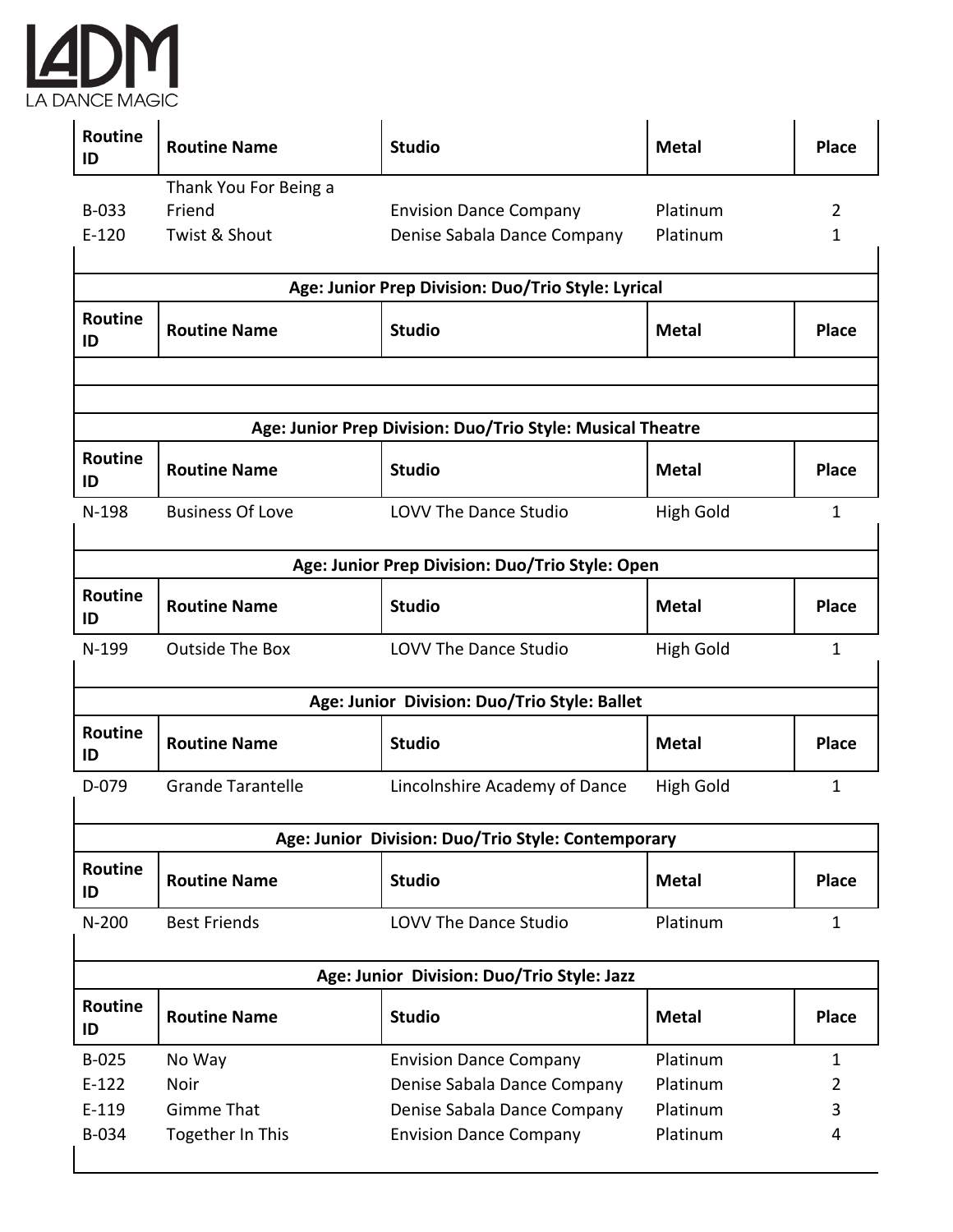

| Age: Junior Division: Duo/Trio Style: Lyrical         |                                |                                                     |                  |                |  |  |
|-------------------------------------------------------|--------------------------------|-----------------------------------------------------|------------------|----------------|--|--|
| Routine<br>ID                                         | <b>Routine Name</b>            | <b>Studio</b>                                       | <b>Metal</b>     | <b>Place</b>   |  |  |
| $B-027$                                               | <b>Finding Hope</b>            | <b>Envision Dance Company</b>                       | Platinum         | $\mathbf{1}$   |  |  |
| $E-118$                                               | Jet Plane                      | Denise Sabala Dance Company                         | <b>High Gold</b> | 2              |  |  |
| Age: Junior Division: Duo/Trio Style: Musical Theatre |                                |                                                     |                  |                |  |  |
| <b>Routine</b><br>ID                                  | <b>Routine Name</b>            | <b>Studio</b>                                       | <b>Metal</b>     | <b>Place</b>   |  |  |
| $B-253$                                               | Trouble                        | <b>Envision Dance Company</b>                       | Double Platinum  | $\mathbf{1}$   |  |  |
|                                                       |                                | Age: Teen Division: Duo/Trio Style: Contemporary    |                  |                |  |  |
| <b>Routine</b><br>ID                                  | <b>Routine Name</b>            | <b>Studio</b>                                       | <b>Metal</b>     | <b>Place</b>   |  |  |
| B-031                                                 | The Light That Never Fails     | <b>Envision Dance Company</b>                       | Platinum         | 6              |  |  |
| $1 - 245$                                             | Shout                          | Beyond Words Dance Company                          | Double Platinum  | 1              |  |  |
| B-029                                                 | Hello                          | <b>Envision Dance Company</b>                       | Double Platinum  | $\overline{2}$ |  |  |
| B-032                                                 | <b>Backing Down</b>            | <b>Envision Dance Company</b>                       | Double Platinum  | 3              |  |  |
| $D-075$                                               | Air & Lack Thereof             | Lincolnshire Academy of Dance                       | Platinum         | 4              |  |  |
| D-080                                                 | 91                             | Lincolnshire Academy of Dance                       | Platinum         | 5              |  |  |
|                                                       |                                | Age: Teen Division: Duo/Trio Style: Jazz            |                  |                |  |  |
| Routine<br>ID                                         | <b>Routine Name</b>            | <b>Studio</b>                                       | <b>Metal</b>     | <b>Place</b>   |  |  |
| $N-201$                                               | Hot Like Wow                   | <b>LOVV The Dance Studio</b>                        | Platinum         | $\mathbf{1}$   |  |  |
| $E-128$                                               | <b>Walking On Broken Glass</b> | Denise Sabala Dance Company                         | Platinum         | 2              |  |  |
| $1 - 246$                                             | It's Britney                   | Beyond Words Dance Company                          | <b>High Gold</b> | 3              |  |  |
| $D-077$                                               | Vibeology                      | Lincolnshire Academy of Dance                       | <b>High Gold</b> | 4              |  |  |
|                                                       |                                | Age: Teen Division: Duo/Trio Style: Lyrical         |                  |                |  |  |
| Routine<br>ID                                         | <b>Routine Name</b>            | <b>Studio</b>                                       | <b>Metal</b>     | <b>Place</b>   |  |  |
| D-076                                                 | <b>Fix You</b>                 | Lincolnshire Academy of Dance                       | Double Platinum  | 1              |  |  |
| $N-202$                                               | Home                           | LOVV The Dance Studio                               | Platinum         | 2              |  |  |
| $E-121$                                               | Arms                           | Denise Sabala Dance Company                         | <b>High Gold</b> | 3              |  |  |
| $H-181$                                               | <b>Beautiful Thing</b>         | The Dance Studio Inc.                               | <b>High Gold</b> | 4              |  |  |
|                                                       |                                | Age: Teen Division: Duo/Trio Style: Musical Theatre |                  |                |  |  |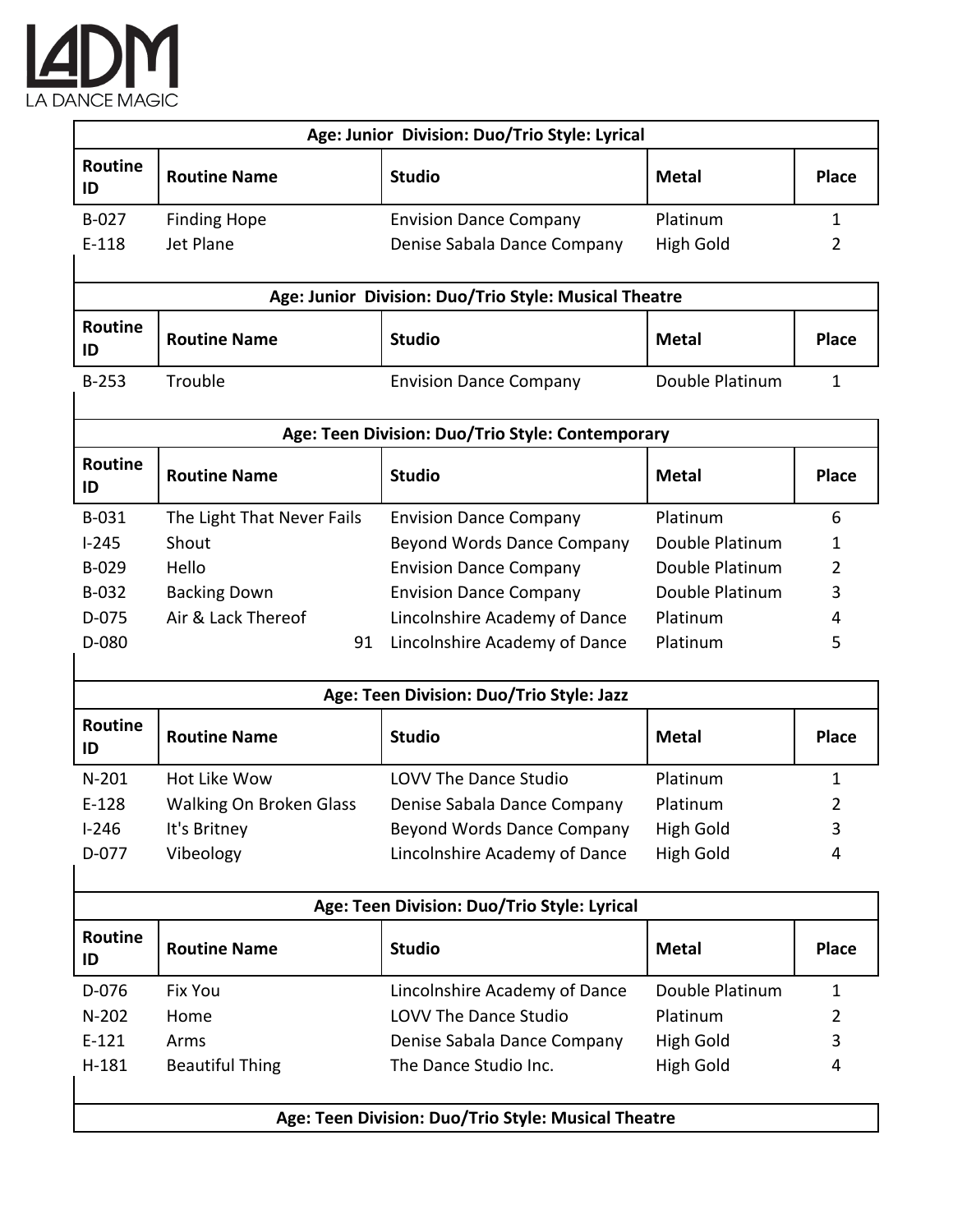

| Routine<br>ID | <b>Routine Name</b> | <b>Studio</b>                                      | <b>Metal</b> | <b>Place</b> |
|---------------|---------------------|----------------------------------------------------|--------------|--------------|
| D-078         | Life of the Party   | Lincolnshire Academy of Dance                      | High Gold    |              |
|               |                     | Age: Teen Division: Duo/Trio Style: Open           |              |              |
| Routine<br>ID | <b>Routine Name</b> | <b>Studio</b>                                      | <b>Metal</b> | <b>Place</b> |
| $B-023$       | Defying Gravity     | <b>Envision Dance Company</b>                      | Platinum     | 1            |
|               |                     | Age: Senior Division: Duo/Trio Style: Contemporary |              |              |
| Routine<br>ID | <b>Routine Name</b> | <b>Studio</b>                                      | <b>Metal</b> | <b>Place</b> |
| $N-203$       | Technicolour        | <b>LOVV The Dance Studio</b>                       | Platinum     |              |

j.

| Age: Junior Prep Division: Group Style: Jazz |                         |                                                 |                  |              |
|----------------------------------------------|-------------------------|-------------------------------------------------|------------------|--------------|
| Routine<br>ID                                | <b>Routine Name</b>     | <b>Studio</b>                                   | <b>Metal</b>     | <b>Place</b> |
| B-007                                        | Girlfriend              | <b>Envision Dance Company</b>                   | Double Platinum  | 1            |
|                                              |                         | Age: Junior Prep Division: Group Style: Lyrical |                  |              |
| Routine<br>ID                                | <b>Routine Name</b>     | <b>Studio</b>                                   | <b>Metal</b>     | <b>Place</b> |
| B-015                                        | Lost Things Go          | <b>Envision Dance Company</b>                   | Platinum         | 1            |
|                                              |                         | Age: Junior Prep Division: Group Style: Tap     |                  |              |
| <b>Routine</b><br>ID                         | <b>Routine Name</b>     | <b>Studio</b>                                   | <b>Metal</b>     | <b>Place</b> |
| $N-189$                                      | Devil With A Blue Dress | <b>LOVV The Dance Studio</b>                    | <b>High Gold</b> | 1            |

| Age: Junior Division: Group Style: Contemporary |                                                               |                               |           |  |  |  |  |
|-------------------------------------------------|---------------------------------------------------------------|-------------------------------|-----------|--|--|--|--|
| Routine<br>ID                                   | <b>Studio</b><br><b>Place</b><br>Metal<br><b>Routine Name</b> |                               |           |  |  |  |  |
| <b>B-095</b>                                    | Everywhere I Go                                               | <b>Envision Dance Company</b> | High Gold |  |  |  |  |
| Age: Junior Division: Group Style: Hip Hop      |                                                               |                               |           |  |  |  |  |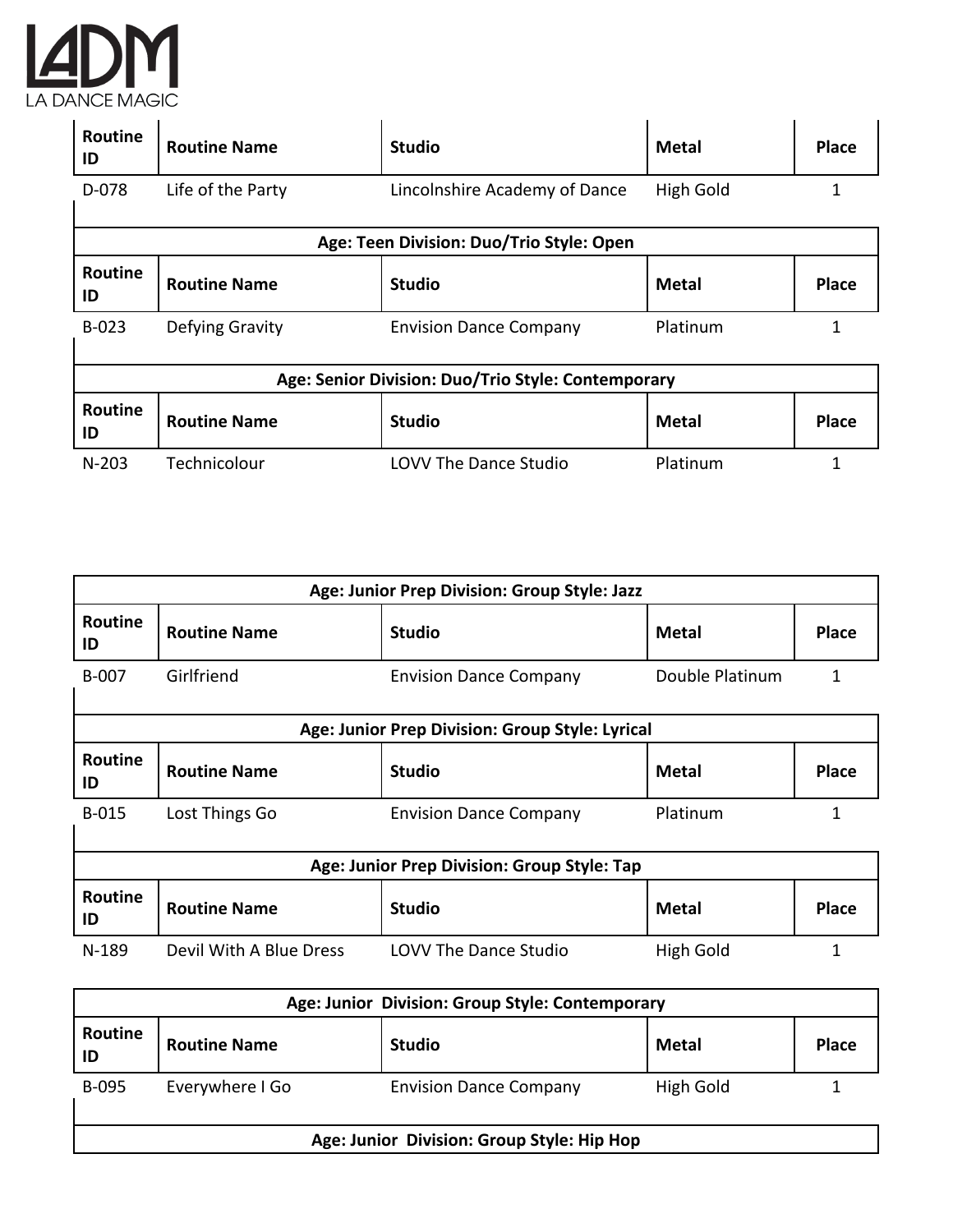

| Routine<br>ID        | <b>Routine Name</b>        | <b>Studio</b>                                      | <b>Metal</b>     | <b>Place</b> |
|----------------------|----------------------------|----------------------------------------------------|------------------|--------------|
| $E-105$              | Team Katy                  | Denise Sabala Dance Company                        | Platinum         | 1            |
|                      |                            | Age: Junior Division: Group Style: Jazz            |                  |              |
| Routine<br>ID        | <b>Routine Name</b>        | <b>Studio</b>                                      | <b>Metal</b>     | <b>Place</b> |
| $G-143$              | Throwback Love             | <b>Stage Door Dance Academy</b>                    | Double Platinum  | $\mathbf{1}$ |
| B-005                | The Fame                   | <b>Envision Dance Company</b>                      | Platinum         | 2            |
| $N-196$              | Grown Woman                | <b>LOVV The Dance Studio</b>                       | Platinum         | 3            |
| $D-052$              | Zero to Hero               | Lincolnshire Academy of Dance                      | Platinum         | 4            |
| $E-135$              | Me & My Girls              | Denise Sabala Dance Company                        | <b>High Gold</b> | 5            |
| $E-102$              | Colorful World             | Denise Sabala Dance Company                        | <b>High Gold</b> | 6            |
| B-094                | <b>High School Musical</b> | <b>Envision Dance Company</b>                      | <b>High Gold</b> | 7            |
|                      |                            | Age: Junior Division: Group Style: Lyrical         |                  |              |
| Routine<br>ID        | <b>Routine Name</b>        | <b>Studio</b>                                      | <b>Metal</b>     | <b>Place</b> |
| B-014                | Hurt                       | <b>Envision Dance Company</b>                      | Double Platinum  | $\mathbf{1}$ |
| B-013                | Go the Distance            | <b>Envision Dance Company</b>                      | Platinum         | 2            |
| $E-138$              | Carried Me With You        | Denise Sabala Dance Company                        | <b>High Gold</b> | 3            |
| $E-136$              | Always Been A Rainbow      | Denise Sabala Dance Company                        | <b>High Gold</b> | 4            |
| $D-053$              | Leave a Light On           | Lincolnshire Academy of Dance                      | <b>High Gold</b> | 5            |
|                      |                            | Age: Junior Division: Group Style: Musical Theatre |                  |              |
| Routine<br>ID        | <b>Routine Name</b>        | <b>Studio</b>                                      | <b>Metal</b>     | <b>Place</b> |
| $1 - 239$            | Singin' In the Rain        | Beyond Words Dance Company                         | Double Platinum  | 1            |
| $E-103$              | Move                       | Denise Sabala Dance Company                        | <b>High Gold</b> | 2            |
| $E-100$              | Won't Say Im In Love       | Denise Sabala Dance Company                        | <b>High Gold</b> | 3            |
|                      |                            | Age: Junior Division: Group Style: Open            |                  |              |
| <b>Routine</b><br>ID | <b>Routine Name</b>        | <b>Studio</b>                                      | <b>Metal</b>     | <b>Place</b> |
| $E-137$              | Lightbulbs                 | Denise Sabala Dance Company                        | Platinum         | $\mathbf{1}$ |
|                      |                            | Age: Teen Division: Group Style: Contemporary      |                  |              |
| <b>Routine</b><br>ID | <b>Routine Name</b>        | <b>Studio</b>                                      | <b>Metal</b>     | <b>Place</b> |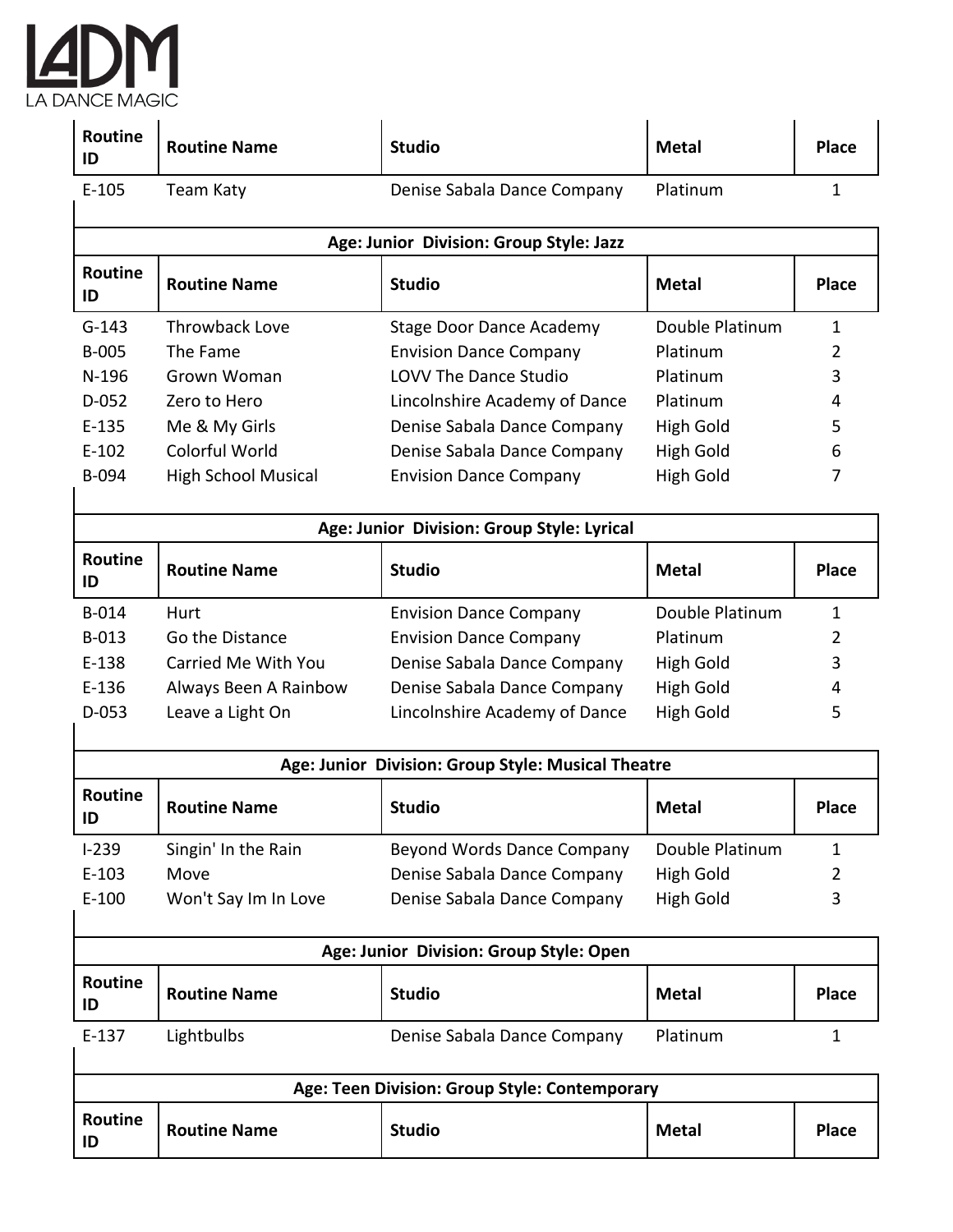

 $\overline{\mathbf{I}}$ 

| $B-020$ | The Moment I Said It  | <b>Envision Dance Company</b> | Double Platinum |   |
|---------|-----------------------|-------------------------------|-----------------|---|
| $1-235$ | Jolene                | Beyond Words Dance Company    | Platinum        |   |
| $D-059$ | <b>Favorite Crime</b> | Lincolnshire Academy of Dance | Platinum        | 3 |
| $E-127$ | Still                 | Denise Sabala Dance Company   | High Gold       | 4 |
| $E-101$ | Chariot               | Denise Sabala Dance Company   | High Gold       |   |
| $B-022$ | Lost It to Trying     | <b>Envision Dance Company</b> | High Gold       | 6 |

| Age: Teen Division: Group Style: Hip Hop                                       |                 |                               |          |  |  |
|--------------------------------------------------------------------------------|-----------------|-------------------------------|----------|--|--|
| Routine<br><b>Place</b><br><b>Routine Name</b><br><b>Studio</b><br>Metal<br>ID |                 |                               |          |  |  |
| $E-104$                                                                        | #Iggy           | Denise Sabala Dance Company   | Platinum |  |  |
| <b>B-008</b>                                                                   | Ri Ri Loaded    | <b>Envision Dance Company</b> | Platinum |  |  |
| <b>B-009</b>                                                                   | My Lizzo Ladies | <b>Envision Dance Company</b> | Platinum |  |  |

|               | Age: Teen Division: Group Style: Jazz |                               |              |              |  |
|---------------|---------------------------------------|-------------------------------|--------------|--------------|--|
| Routine<br>ID | <b>Routine Name</b>                   | <b>Studio</b>                 | <b>Metal</b> | <b>Place</b> |  |
| <b>B-004</b>  | Ramalama                              | <b>Envision Dance Company</b> | Platinum     |              |  |
| D-056         | Know Me Better                        | Lincolnshire Academy of Dance | Platinum     |              |  |
| $E-126$       | Reach Out                             | Denise Sabala Dance Company   | High Gold    | 3            |  |
| $1 - 236$     | Drove All Night                       | Beyond Words Dance Company    | High Gold    | 4            |  |

| Age: Teen Division: Group Style: Lyrical |                     |                               |                 |              |
|------------------------------------------|---------------------|-------------------------------|-----------------|--------------|
| Routine<br>ID                            | <b>Routine Name</b> | <b>Studio</b>                 | Metal           | <b>Place</b> |
| $1-230$                                  | Baby's Romance      | Beyond Words Dance Company    | Double Platinum |              |
| $E - 099$                                | <b>Every Heart</b>  | Denise Sabala Dance Company   | Platinum        |              |
| $D-062$                                  | <b>Breathless</b>   | Lincolnshire Academy of Dance | High Gold       |              |

| Age: Teen Division: Group Style: Musical Theatre |                                                               |                               |          |  |  |  |
|--------------------------------------------------|---------------------------------------------------------------|-------------------------------|----------|--|--|--|
| Routine<br>ID                                    | <b>Studio</b><br><b>Place</b><br>Metal<br><b>Routine Name</b> |                               |          |  |  |  |
| B-018                                            | Jet Set                                                       | <b>Envision Dance Company</b> | Platinum |  |  |  |

| Age: Teen Division: Group Style: Open |                     |                               |          |              |  |
|---------------------------------------|---------------------|-------------------------------|----------|--------------|--|
| <b>Routine</b><br>ID                  | <b>Routine Name</b> | <b>Studio</b>                 | Metal    | <b>Place</b> |  |
| $B-002$                               | L.O.V.E.            | <b>Envision Dance Company</b> | Platinum |              |  |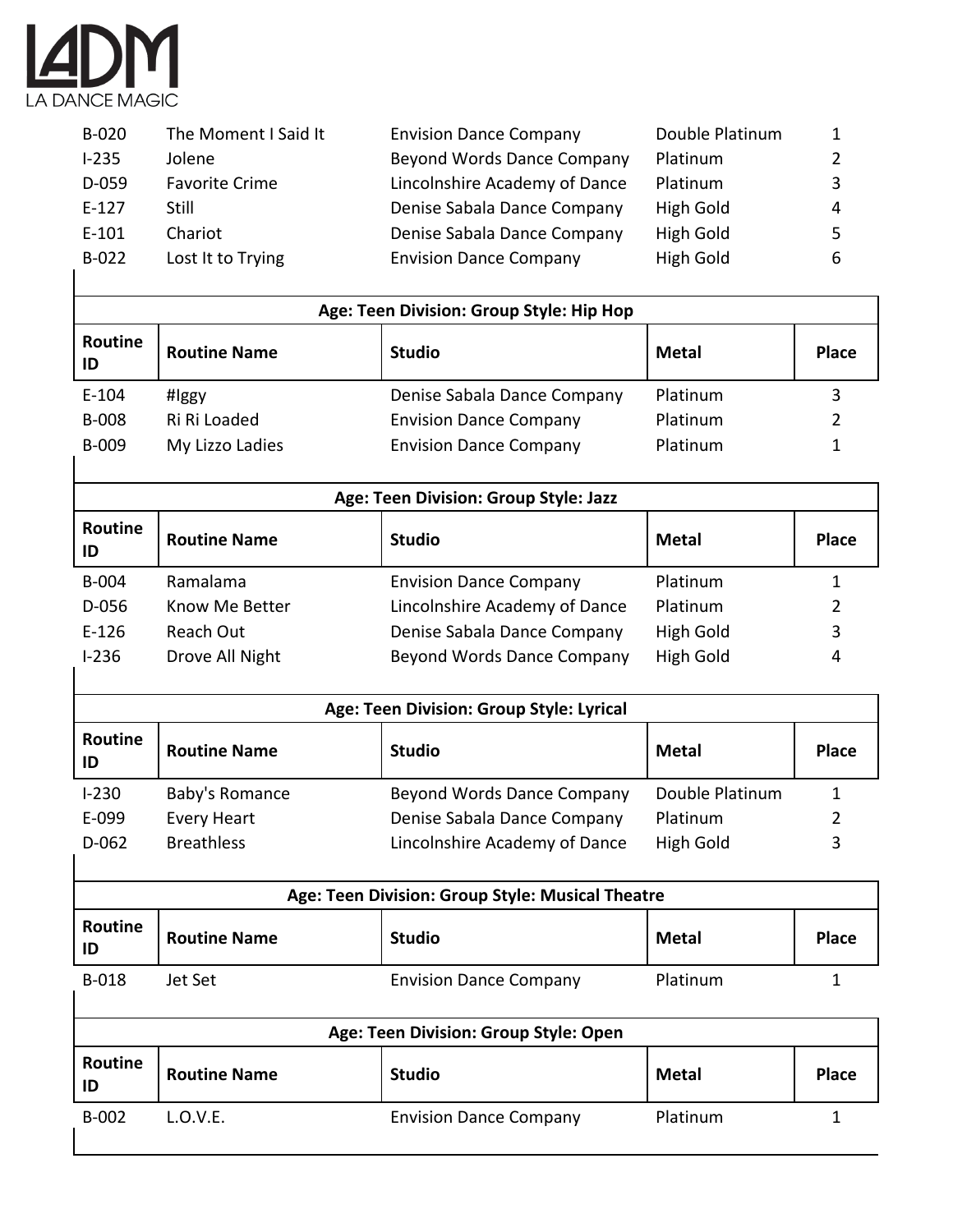

|                      |                      | Age: Teen Division: Group Style: Tap            |                  |                |
|----------------------|----------------------|-------------------------------------------------|------------------|----------------|
| Routine<br>ID        | <b>Routine Name</b>  | <b>Studio</b>                                   | <b>Metal</b>     | <b>Place</b>   |
| $N-191$              | Hey Mr. DJ           | <b>LOVV The Dance Studio</b>                    | <b>High Gold</b> | 1              |
|                      |                      | Age: Senior Division: Group Style: Ballet       |                  |                |
| Routine<br>ID        | <b>Routine Name</b>  | <b>Studio</b>                                   | <b>Metal</b>     | <b>Place</b>   |
| $N-223$              | The Moment           | <b>LOVV The Dance Studio</b>                    | Double Platinum  | $\mathbf{1}$   |
|                      |                      | Age: Senior Division: Group Style: Contemporary |                  |                |
| <b>Routine</b><br>ID | <b>Routine Name</b>  | <b>Studio</b>                                   | <b>Metal</b>     | <b>Place</b>   |
| $H-180$              | Slip                 | The Dance Studio Inc.                           | High Gold        | 4              |
| $1 - 228$            | <b>Happiest Year</b> | Beyond Words Dance Company                      | Double Platinum  | 1              |
| $G-149$              | Look At Me Now       | <b>Stage Door Dance Academy</b>                 | Double Platinum  | $\overline{2}$ |
| $N-195$              | 3                    | LOVV The Dance Studio                           | Platinum         | 3              |
|                      |                      | Age: Senior Division: Group Style: Jazz         |                  |                |
| Routine<br>ID        | <b>Routine Name</b>  | <b>Studio</b>                                   | <b>Metal</b>     | <b>Place</b>   |
| $G-148$              | Scream               | <b>Stage Door Dance Academy</b>                 | Platinum         | $\mathbf{1}$   |
| $H-182$              | <b>Hot Stuff</b>     | The Dance Studio Inc.                           | <b>High Gold</b> | $\overline{2}$ |
|                      |                      | Age: Senior Division: Group Style: Lyrical      |                  |                |
| Routine<br>ID        | <b>Routine Name</b>  | <b>Studio</b>                                   | <b>Metal</b>     | <b>Place</b>   |
| $N-197$              | How Will I Know      | <b>LOVV The Dance Studio</b>                    | Platinum         | 1              |
|                      |                      | Age: Senior Division: Group Style: Tap          |                  |                |
| <b>Routine</b><br>ID | <b>Routine Name</b>  | <b>Studio</b>                                   | <b>Metal</b>     | <b>Place</b>   |
| $G-154$              | Viva la Vida         | <b>Stage Door Dance Academy</b>                 | Platinum         | $\mathbf{1}$   |

| Age: Mini Division: Line Style: Jazz |                     |               |       |       |
|--------------------------------------|---------------------|---------------|-------|-------|
| Routine<br>i ID                      | <b>Routine Name</b> | <b>Studio</b> | Metal | Place |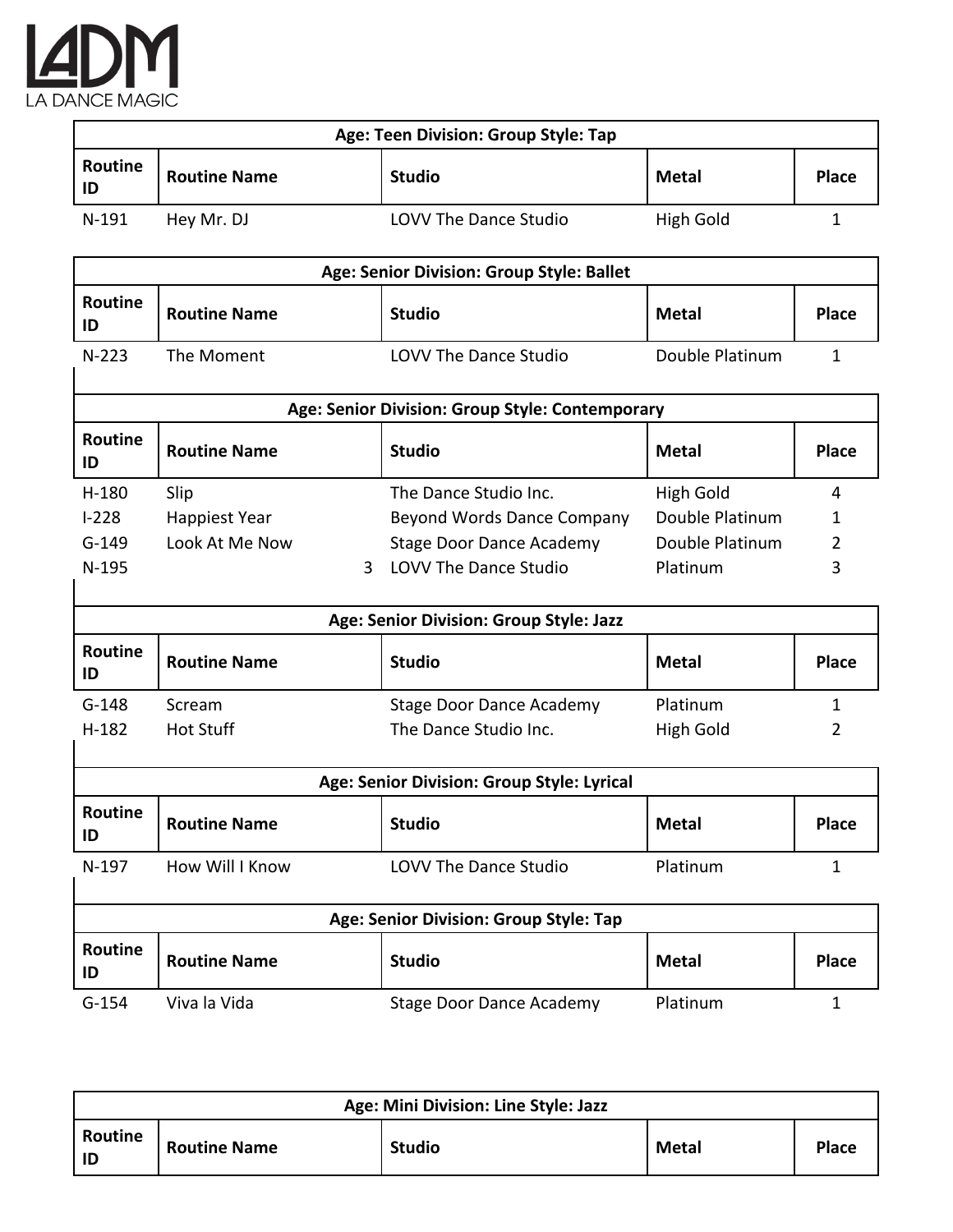

| $N-183$              | Baby                  | <b>LOVV The Dance Studio</b>                      | <b>High Gold</b> | 1              |
|----------------------|-----------------------|---------------------------------------------------|------------------|----------------|
|                      |                       | Age: Junior Prep Division: Line Style: Jazz       |                  |                |
| Routine<br>ID        | <b>Routine Name</b>   | <b>Studio</b>                                     | <b>Metal</b>     | <b>Place</b>   |
| $N-184$              | Soy Yo                | <b>LOVV The Dance Studio</b>                      | Platinum         | $\mathbf{1}$   |
|                      |                       | Age: Junior Division: Line Style: Contemporary    |                  |                |
| <b>Routine</b><br>ID | <b>Routine Name</b>   | <b>Studio</b>                                     | <b>Metal</b>     | <b>Place</b>   |
| $E-124$              | <b>Fireflies</b>      | Denise Sabala Dance Company                       | Platinum         | $\mathbf{1}$   |
|                      |                       | Age: Junior Division: Line Style: Hip Hop         |                  |                |
| Routine<br>ID        | <b>Routine Name</b>   | <b>Studio</b>                                     | <b>Metal</b>     | <b>Place</b>   |
| $D-051$              | <b>Hollaback Girl</b> | Lincolnshire Academy of Dance                     | Platinum         | $\mathbf{1}$   |
| B-010                | Back 2 School         | <b>Envision Dance Company</b>                     | Platinum         | $\overline{2}$ |
|                      |                       | Age: Junior Division: Line Style: Jazz            |                  |                |
| <b>Routine</b><br>ID | <b>Routine Name</b>   | <b>Studio</b>                                     | <b>Metal</b>     | <b>Place</b>   |
| $N-185$              | Rebel                 | <b>LOVV The Dance Studio</b>                      | Platinum         | $\mathbf{1}$   |
| $G-142$              | Tribe                 | <b>Stage Door Dance Academy</b>                   | Platinum         | $\overline{2}$ |
| $1-238$              | Born This Way         | Beyond Words Dance Company                        | Platinum         | 3              |
|                      |                       | Age: Junior Division: Line Style: Lyrical         |                  |                |
| Routine<br>ID        | <b>Routine Name</b>   | <b>Studio</b>                                     | <b>Metal</b>     | <b>Place</b>   |
| $1-237$              | This Is Me            | Beyond Words Dance Company                        | Platinum         | 1              |
| $E-123$              | <b>Ordinary Day</b>   | Denise Sabala Dance Company                       | <b>High Gold</b> | $\overline{2}$ |
|                      |                       | Age: Junior Division: Line Style: Musical Theatre |                  |                |
| Routine<br>ID        | <b>Routine Name</b>   | <b>Studio</b>                                     | <b>Metal</b>     | <b>Place</b>   |
| B-016                | Saved                 | <b>Envision Dance Company</b>                     | Double Platinum  | $\mathbf{1}$   |
|                      |                       | Age: Junior Division: Line Style: Tap             |                  |                |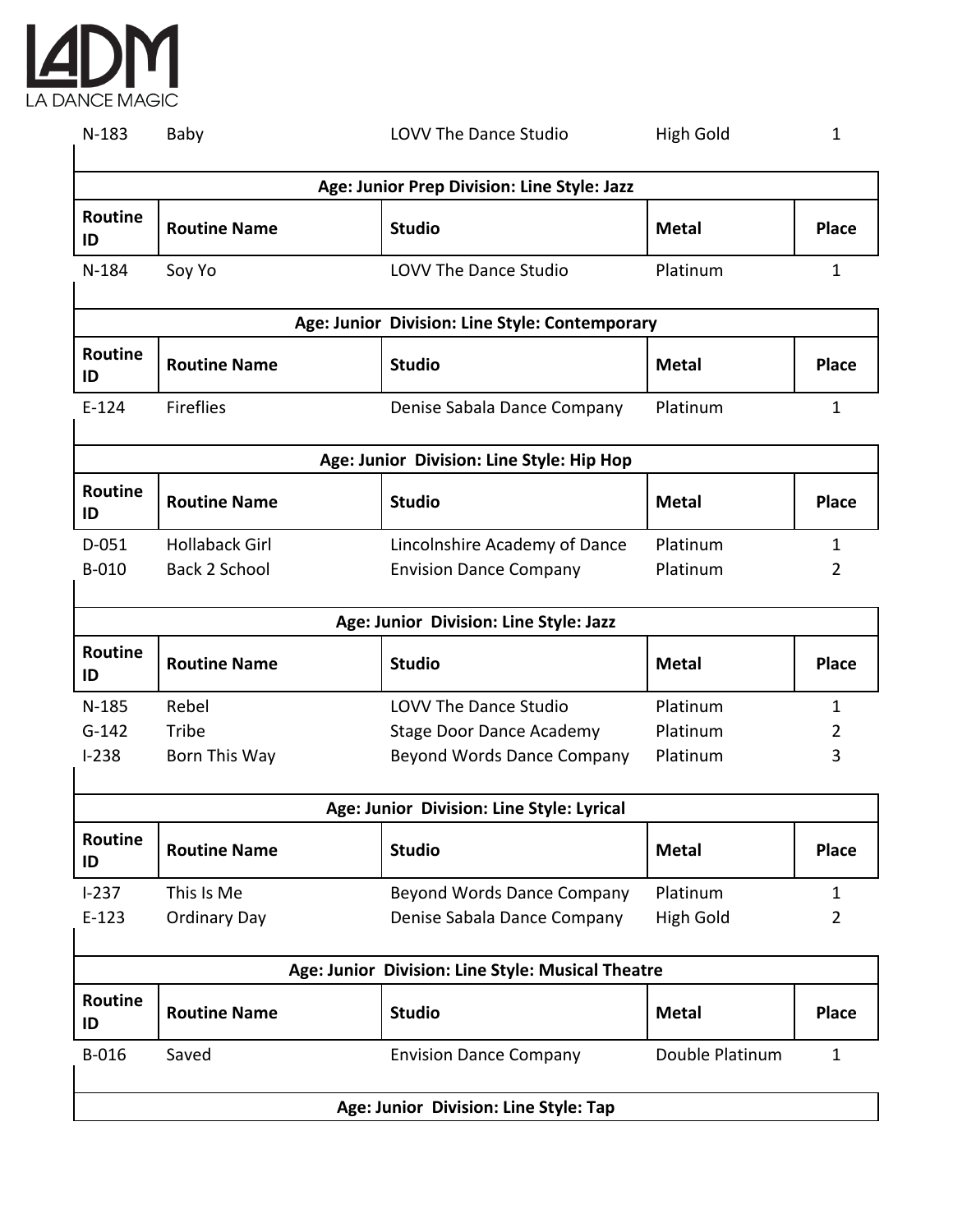

| Routine<br>ID        | <b>Routine Name</b>                 | <b>Studio</b>                                   | <b>Metal</b>     | <b>Place</b>   |  |  |
|----------------------|-------------------------------------|-------------------------------------------------|------------------|----------------|--|--|
| $N-190$              | Clap When You're Happy              | <b>LOVV The Dance Studio</b>                    | Double Platinum  | 1              |  |  |
|                      |                                     | Age: Teen Division: Line Style: Contemporary    |                  |                |  |  |
| <b>Routine</b><br>ID | <b>Routine Name</b>                 | <b>Studio</b>                                   | <b>Metal</b>     | <b>Place</b>   |  |  |
| $D-055$              | Seven Birds                         | Lincolnshire Academy of Dance                   | Double Platinum  | $\mathbf{1}$   |  |  |
| $G-150$              | Glitter In The Air                  | <b>Stage Door Dance Academy</b>                 | Double Platinum  | $\overline{2}$ |  |  |
| $N-193$              | Numb                                | <b>LOVV The Dance Studio</b>                    | High Gold        | 3              |  |  |
|                      |                                     | Age: Teen Division: Line Style: Hip Hop         |                  |                |  |  |
| <b>Routine</b><br>ID | <b>Routine Name</b>                 | <b>Studio</b>                                   | <b>Metal</b>     | <b>Place</b>   |  |  |
| D-060                | Dancing on the People               | Lincolnshire Academy of Dance                   | Platinum         | $\mathbf{1}$   |  |  |
| $E-125$              | <b>Kung Fu</b>                      | Denise Sabala Dance Company                     | <b>High Gold</b> | 2              |  |  |
|                      |                                     | Age: Teen Division: Line Style: Jazz            |                  |                |  |  |
| Routine<br>ID        | <b>Routine Name</b>                 | <b>Studio</b>                                   | <b>Metal</b>     | <b>Place</b>   |  |  |
| $N-186$              | Can't Hold Us                       | <b>LOVV The Dance Studio</b>                    | <b>High Gold</b> | 3              |  |  |
| $G-145$              | Change On The Rise                  | <b>Stage Door Dance Academy</b>                 | Platinum         | 2              |  |  |
|                      | That Don't Impress Me               |                                                 |                  |                |  |  |
| $I-229$              | Much                                | Beyond Words Dance Company                      | Double Platinum  | 1              |  |  |
|                      |                                     | Age: Teen Division: Line Style: Lyrical         |                  |                |  |  |
| <b>Routine</b><br>ID | <b>Routine Name</b>                 | <b>Studio</b>                                   | <b>Metal</b>     | <b>Place</b>   |  |  |
| $N-192$              | Infinity                            | <b>LOVV The Dance Studio</b>                    | Platinum         | $\mathbf{1}$   |  |  |
| $G-151$              | Alone                               | <b>Stage Door Dance Academy</b>                 | Platinum         | 2              |  |  |
| $D-057$              | <b>Under Pressure</b>               | Lincolnshire Academy of Dance                   | Platinum         | 3              |  |  |
|                      |                                     | Age: Teen Division: Line Style: Musical Theatre |                  |                |  |  |
| Routine<br>ID        | <b>Routine Name</b>                 | <b>Studio</b>                                   | <b>Metal</b>     | <b>Place</b>   |  |  |
| $G-156$              | <b>Brotherhood of Man</b>           | <b>Stage Door Dance Academy</b>                 | Double Platinum  | $\mathbf{1}$   |  |  |
|                      | Age: Teen Division: Line Style: Tap |                                                 |                  |                |  |  |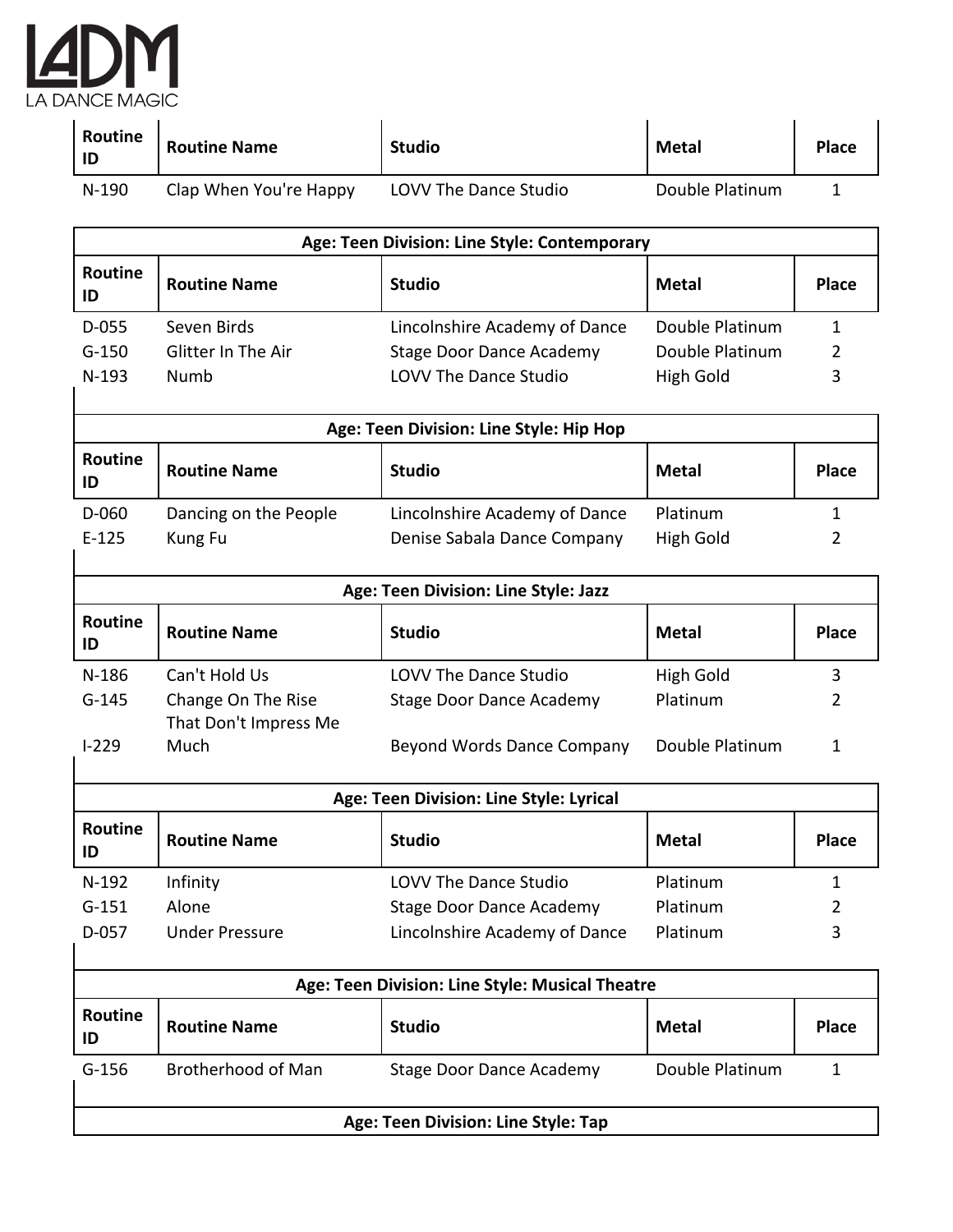

| Routine<br>ID | <b>Routine Name</b>     | <b>Studio</b>                 | Metal    | <b>Place</b> |
|---------------|-------------------------|-------------------------------|----------|--------------|
| D-058         | Boogie Woogie Bugle Boy | Lincolnshire Academy of Dance | Platinum |              |
| $G-146$       | We Ain't Goin Nowhere   | Stage Door Dance Academy      | Platinum |              |

| Age: Senior Division: Line Style: Hip Hop |                                        |                                        |                 |              |
|-------------------------------------------|----------------------------------------|----------------------------------------|-----------------|--------------|
| <b>Routine</b><br>ID                      | <b>Routine Name</b>                    | <b>Studio</b>                          | <b>Metal</b>    | <b>Place</b> |
| $G-152$                                   | Move, Shake, Drop                      | Stage Door Dance Academy               | Double Platinum | 1            |
|                                           |                                        | Age: Senior Division: Line Style: Jazz |                 |              |
| Routine<br>ID                             | <b>Routine Name</b>                    | <b>Studio</b>                          | <b>Metal</b>    | <b>Place</b> |
| B-017                                     | Good to Mama                           | <b>Envision Dance Company</b>          | Double Platinum | 1            |
|                                           | Age: Senior Division: Line Style: Open |                                        |                 |              |
| Routine<br>ID                             | <b>Routine Name</b>                    | <b>Studio</b>                          | <b>Metal</b>    | Place        |
| $1 - 231$                                 | Here Comes the Rain Again              | Beyond Words Dance Company             | Platinum        | 3            |
| B-001                                     | Don't Rain on My Parade                | <b>Envision Dance Company</b>          | Double Platinum | 2            |
| N-187                                     | <b>Seating Arrangements</b>            | <b>LOVV The Dance Studio</b>           | Double Platinum | 1            |

|                                                            | Age: Junior Division: Extended Line Style: Jazz |                             |                 |              |  |
|------------------------------------------------------------|-------------------------------------------------|-----------------------------|-----------------|--------------|--|
| Routine<br>ID                                              | <b>Routine Name</b>                             | <b>Studio</b>               | <b>Metal</b>    | <b>Place</b> |  |
| E-096                                                      | All For One                                     | Denise Sabala Dance Company | Platinum        |              |  |
| Age: Junior Division: Extended Line Style: Musical Theatre |                                                 |                             |                 |              |  |
| Routine<br>ID                                              | <b>Routine Name</b>                             | <b>Studio</b>               | <b>Metal</b>    | <b>Place</b> |  |
| $G-141$                                                    | <b>Hard Knock Life</b>                          | Stage Door Dance Academy    | Double Platinum |              |  |
|                                                            | Age: Teen Division: Extended Line Style: Ballet |                             |                 |              |  |
| Routine<br>ID                                              | <b>Routine Name</b>                             | <b>Studio</b>               | <b>Metal</b>    | <b>Place</b> |  |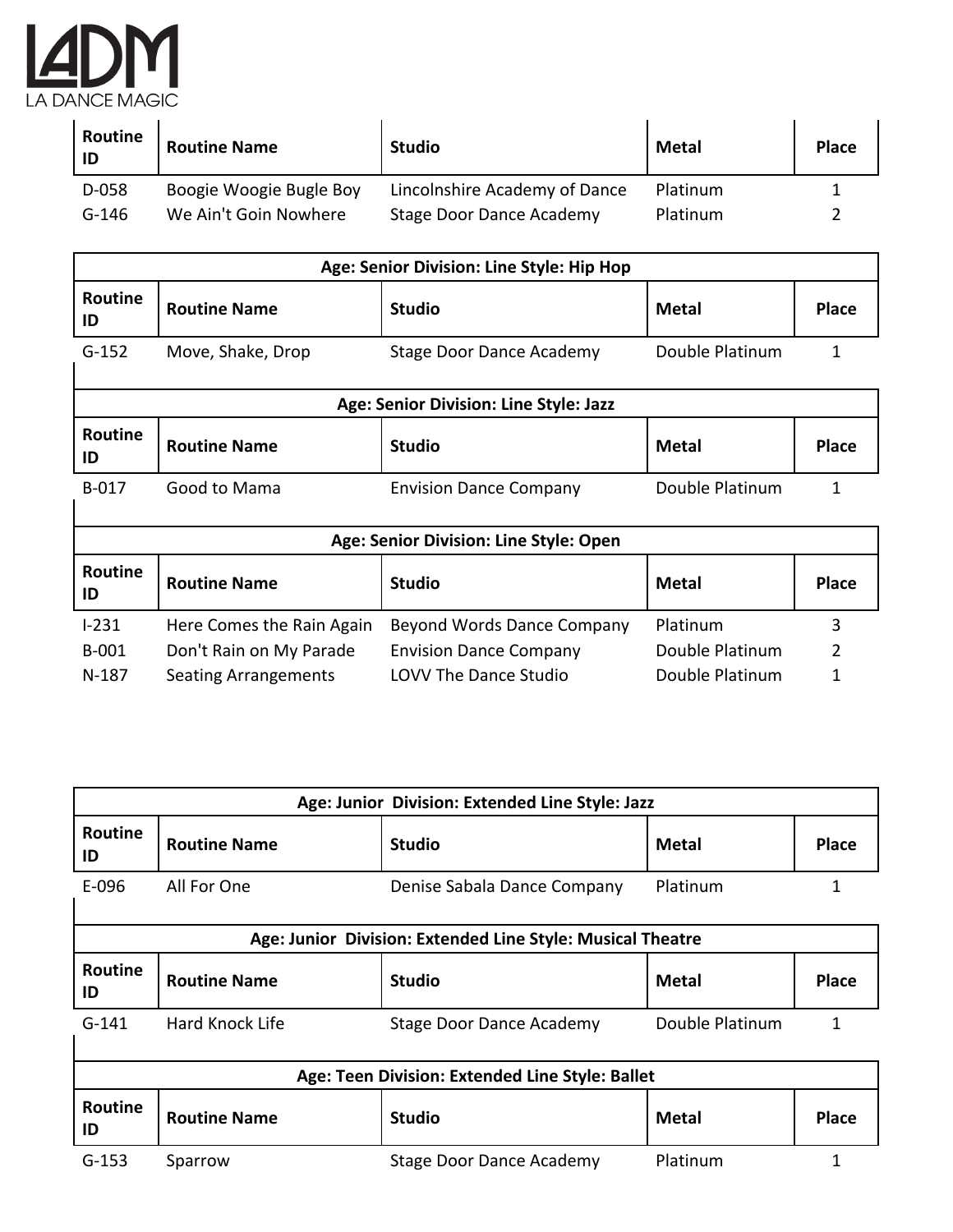

| Age: Teen Division: Extended Line Style: Contemporary |                                 |                                                          |                  |                |
|-------------------------------------------------------|---------------------------------|----------------------------------------------------------|------------------|----------------|
| <b>Routine</b><br>ID                                  | <b>Routine Name</b>             | <b>Studio</b>                                            | <b>Metal</b>     | <b>Place</b>   |
| $N-194$                                               | Flora                           | <b>LOVV The Dance Studio</b>                             | Platinum         | 2              |
| $1 - 226$                                             | Evermore                        | Beyond Words Dance Company                               | Double Platinum  | 1              |
|                                                       |                                 | Age: Teen Division: Extended Line Style: Jazz            |                  |                |
| Routine<br>ID                                         | <b>Routine Name</b>             | <b>Studio</b>                                            | <b>Metal</b>     | <b>Place</b>   |
| $G-155$                                               | Don't Stop Me Now               | <b>Stage Door Dance Academy</b>                          | Double Platinum  | $\mathbf{1}$   |
| $1 - 225$                                             | Feedback                        | Beyond Words Dance Company                               | Platinum         | $\overline{2}$ |
| $I-233$                                               | Pump Up The Jam                 | Beyond Words Dance Company                               | <b>High Gold</b> | 3              |
| $D-061$                                               | All Eyes On Me                  | Lincolnshire Academy of Dance                            | High Gold        | 4              |
| E-098                                                 | <b>No Roots</b>                 | Denise Sabala Dance Company                              | <b>High Gold</b> | 5              |
|                                                       |                                 | Age: Teen Division: Extended Line Style: Lyrical         |                  |                |
| <b>Routine</b><br>ID                                  | <b>Routine Name</b>             | <b>Studio</b>                                            | <b>Metal</b>     | <b>Place</b>   |
| $B-012$                                               | Alone                           | <b>Envision Dance Company</b>                            | Platinum         | $\mathbf{1}$   |
| $I-232$                                               | A Thousand Miles                | Beyond Words Dance Company                               | Platinum         | $\overline{2}$ |
|                                                       |                                 | Age: Teen Division: Extended Line Style: Musical Theatre |                  |                |
| Routine<br>ID                                         | <b>Routine Name</b>             | <b>Studio</b>                                            | <b>Metal</b>     | <b>Place</b>   |
| $1-227$                                               | <b>Steam Heat</b>               | Beyond Words Dance Company                               | Double Platinum  | $\mathbf{1}$   |
| $1 - 234$                                             | Omigod                          | Beyond Words Dance Company                               | Platinum         | 2              |
| $G-147$                                               | <b>Thoroughly Modern Millie</b> | <b>Stage Door Dance Academy</b>                          | Platinum         | 3              |

| Age: Junior Division: Production Style: Musical Theatre |                                                    |                               |              |  |  |
|---------------------------------------------------------|----------------------------------------------------|-------------------------------|--------------|--|--|
| Routine<br>ID                                           | <b>Routine Name</b>                                | Metal                         | <b>Place</b> |  |  |
| E-097                                                   | Hairspray                                          | Denise Sabala Dance Company   | Platinum     |  |  |
| D-054                                                   | Grease                                             | Lincolnshire Academy of Dance | Platinum     |  |  |
|                                                         |                                                    |                               |              |  |  |
|                                                         | Age: Teen Division: Production Style: Contemporary |                               |              |  |  |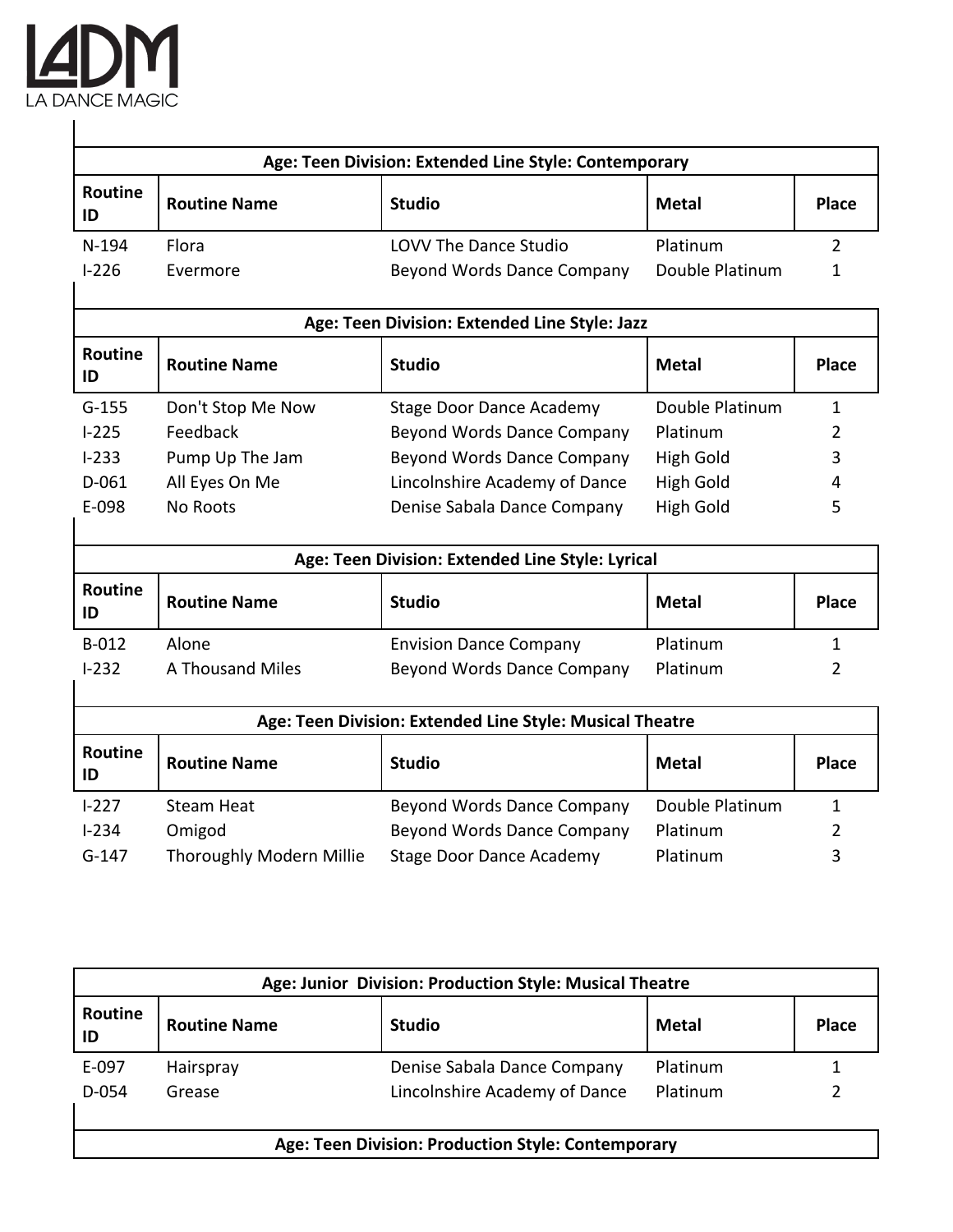

| <b>Routine</b><br>ID | <b>Routine Name</b>                           | <b>Studio</b>                                 | <b>Metal</b>    | <b>Place</b> |  |
|----------------------|-----------------------------------------------|-----------------------------------------------|-----------------|--------------|--|
| $1 - 224$            | Runaround                                     | Beyond Words Dance Company                    | Double Platinum | 1            |  |
|                      | Age: Teen Division: Production Style: Hip Hop |                                               |                 |              |  |
| Routine<br>ID        | <b>Routine Name</b>                           | <b>Studio</b>                                 | <b>Metal</b>    | <b>Place</b> |  |
| $G-144$              | Shake Senora                                  | <b>Stage Door Dance Academy</b>               | Double Platinum | $\mathbf{1}$ |  |
|                      |                                               | Age: Teen Division: Production Style: Lyrical |                 |              |  |
| Routine<br>ID        | <b>Routine Name</b>                           | <b>Studio</b>                                 | <b>Metal</b>    | <b>Place</b> |  |
| $N-188$              | Sweet Love                                    | <b>LOVV The Dance Studio</b>                  | Platinum        | 1            |  |
|                      |                                               | Age: Teen Division: Production Style: Open    |                 |              |  |
| Routine<br>ID        | <b>Routine Name</b>                           | <b>Studio</b>                                 | <b>Metal</b>    | Place        |  |
| $G-140$              | Rocket Man                                    | Stage Door Dance Academy                      | Double Platinum | 1            |  |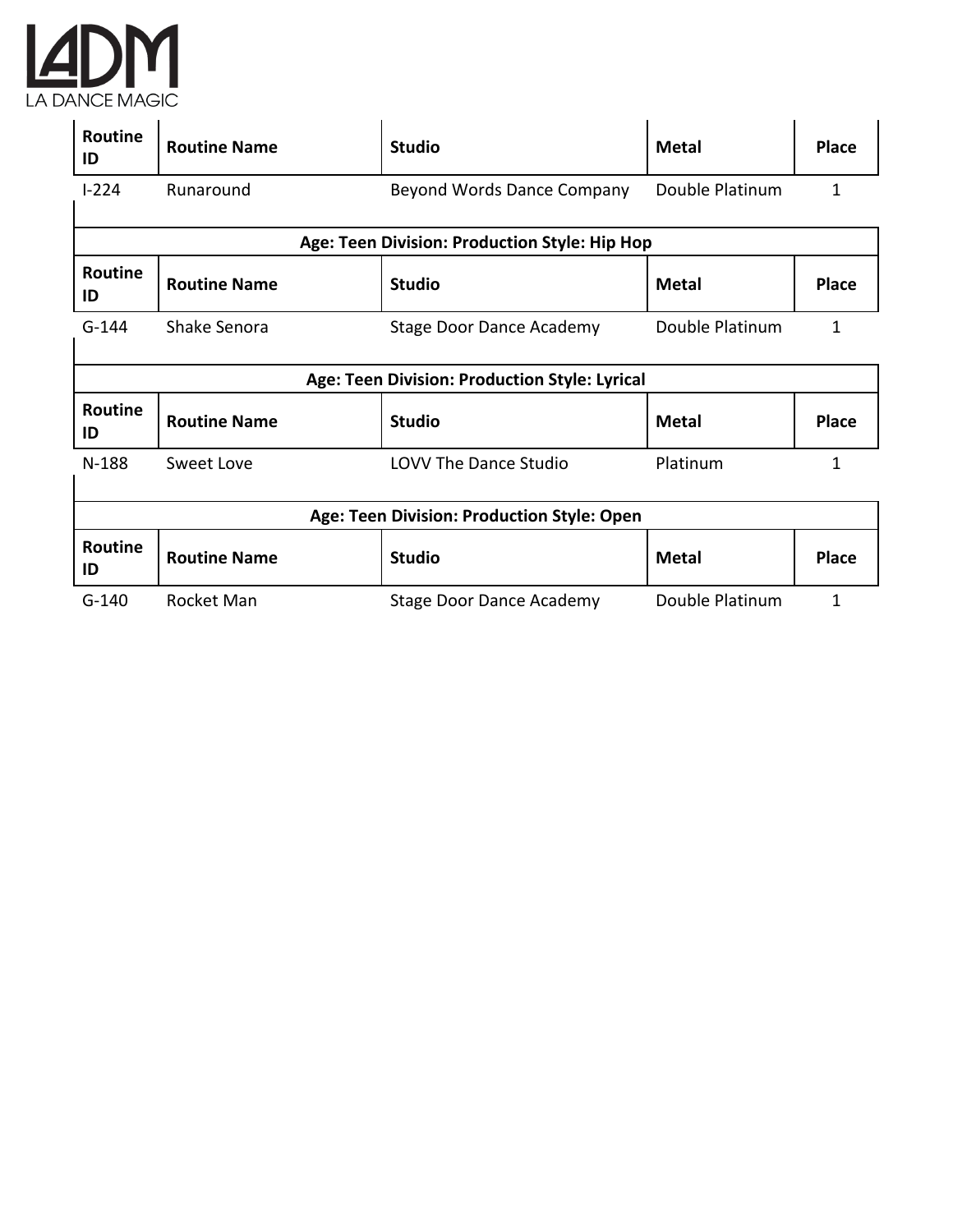

## **LA Dance Magic Overall Competition Results Chicago February 25-27, 2022**

| <b>Age: Mini Division: Solo</b> |                               |                                   |              |  |
|---------------------------------|-------------------------------|-----------------------------------|--------------|--|
| <b>Routine</b><br>ID            | <b>Routine Name</b>           | <b>Studio</b>                     | <b>Place</b> |  |
| B-035                           | Getting Good at Being Bad     | <b>Envision Dance Company</b>     | 1            |  |
|                                 |                               | Age: Junior Prep Division: Solo   |              |  |
| <b>Routine</b><br>ID            | <b>Routine Name</b>           | <b>Studio</b>                     | <b>Place</b> |  |
| B-036                           | I Want Go To Hollywood        | <b>Envision Dance Company</b>     | $\mathbf{1}$ |  |
| $N-204$                         | <b>Rainbow Connection</b>     | <b>LOVV The Dance Studio</b>      | 2            |  |
| $N-205$                         | Introduce Me                  | <b>LOVV The Dance Studio</b>      | 3            |  |
| $E-106$                         | Some Days You Gotta Dance     | Denise Sabala Dance Company       | 4            |  |
| $N-206$                         | Somebody To Love              | <b>LOVV The Dance Studio</b>      | 5            |  |
|                                 |                               | Age: Junior Division: Solo        |              |  |
| <b>Routine</b><br>ID            | <b>Routine Name</b>           | <b>Studio</b>                     | <b>Place</b> |  |
| $B-252$                         | Ain't That A Kick In The Head | <b>Envision Dance Company</b>     | 1            |  |
| $G-164$                         | <b>What's Your Name</b>       | Stage Door Dance Academy          | 2            |  |
| $N-211$                         | Mercy                         | <b>LOVV The Dance Studio</b>      | 3            |  |
| $N-208$                         | I Love You                    | <b>LOVV The Dance Studio</b>      | 4            |  |
| B-038                           | Watch Me Do                   | <b>Envision Dance Company</b>     | 5            |  |
|                                 |                               | <b>Age: Teen Division: Solo</b>   |              |  |
| <b>Routine</b><br>ID            | <b>Routine Name</b>           | <b>Studio</b>                     | <b>Place</b> |  |
| B-082                           | I'll Be Seeing You            | <b>Envision Dance Company</b>     | $\mathbf 1$  |  |
| B-091                           | Maybe This Time               | <b>Envision Dance Company</b>     | 2            |  |
| D-067                           | Gravity                       | Lincolnshire Academy of Dance     | 3            |  |
| $G-165$                         | <b>Eleanor Rigby</b>          | <b>Stage Door Dance Academy</b>   | 4            |  |
| B-081                           | Where Do I Belong             | <b>Envision Dance Company</b>     | 5            |  |
|                                 |                               | <b>Age: Senior Division: Solo</b> |              |  |
| Routine<br>ID                   | <b>Routine Name</b>           | <b>Studio</b>                     | <b>Place</b> |  |

G-170 No One Stage Door Dance Academy 1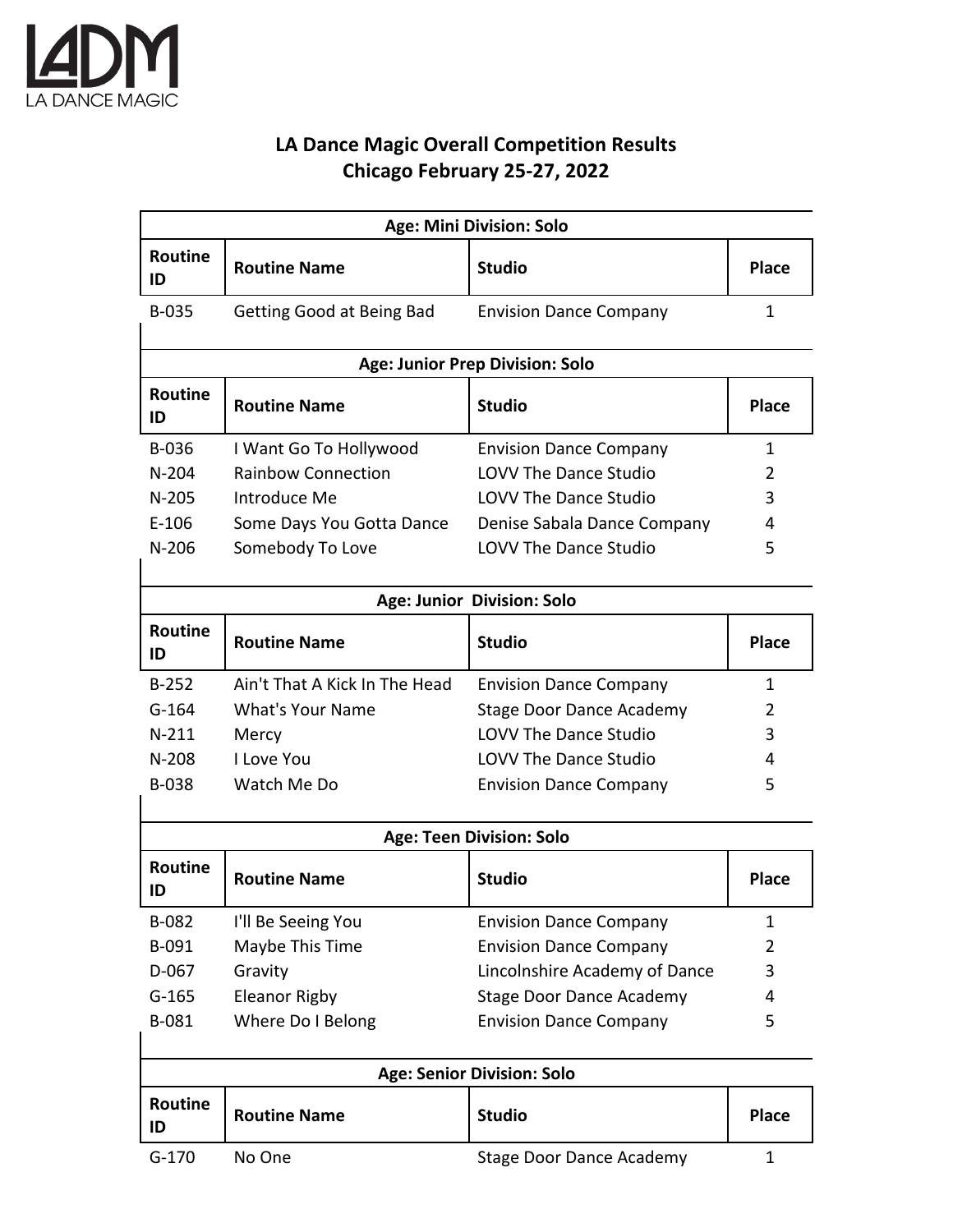

| $1-242$   | I Want You To Love Me | Beyond Words Dance Company | 2  |
|-----------|-----------------------|----------------------------|----|
| $1 - 240$ | Cosmonauts            | Beyond Words Dance Company | 3  |
| $G-247$   | Somebody to Love      | Stage Door Dance Academy   | 4  |
| G-168     | Madly                 | Stage Door Dance Academy   | 5. |

| Age: Junior Prep Division: Duo/Trio |  |
|-------------------------------------|--|
|-------------------------------------|--|

| Routine<br>ID | <b>Routine Name</b>          | <b>Studio</b>                 | <b>Place</b> |
|---------------|------------------------------|-------------------------------|--------------|
| $E-120$       | Twist & Shout                | Denise Sabala Dance Company   |              |
| B-033         | Thank You For Being a Friend | <b>Envision Dance Company</b> |              |
| N-199         | <b>Outside The Box</b>       | LOVV The Dance Studio         | ર            |

## **Age: Junior Division: Duo/Trio**

| Routine<br>ID | <b>Routine Name</b> | <b>Studio</b>                 | <b>Place</b> |
|---------------|---------------------|-------------------------------|--------------|
| $B-253$       | Trouble             | <b>Envision Dance Company</b> |              |
| $B-025$       | No Way              | <b>Envision Dance Company</b> |              |
| $N-200$       | <b>Best Friends</b> | LOVV The Dance Studio         | 3            |
| $E-122$       | Noir                | Denise Sabala Dance Company   | 4            |
| $E-119$       | <b>Gimme That</b>   | Denise Sabala Dance Company   | 5            |

| Age: Teen Division: Duo/Trio |                     |                               |              |
|------------------------------|---------------------|-------------------------------|--------------|
| Routine<br>ID                | <b>Routine Name</b> | <b>Studio</b>                 | <b>Place</b> |
| $1 - 245$                    | Shout               | Beyond Words Dance Company    | 1            |
| $B-029$                      | Hello               | <b>Envision Dance Company</b> | 2            |
| B-032                        | <b>Backing Down</b> | <b>Envision Dance Company</b> | 3            |
| D-076                        | <b>Fix You</b>      | Lincolnshire Academy of Dance | 4            |
| $B-023$                      | Defying Gravity     | <b>Envision Dance Company</b> | 5            |

| Age: Senior Division: Duo/Trio   |                     |                              |              |
|----------------------------------|---------------------|------------------------------|--------------|
| Routine<br>ID                    | <b>Routine Name</b> | <b>Studio</b>                | <b>Place</b> |
| $N-203$                          | Technicolour        | <b>LOVV The Dance Studio</b> |              |
| Age: Junior Prep Division: Group |                     |                              |              |
|                                  |                     |                              |              |

| Routine<br>ID | <b>Routine Name</b> | <b>Studio</b>                 | <b>Place</b> |
|---------------|---------------------|-------------------------------|--------------|
| B-007         | Girlfriend          | <b>Envision Dance Company</b> |              |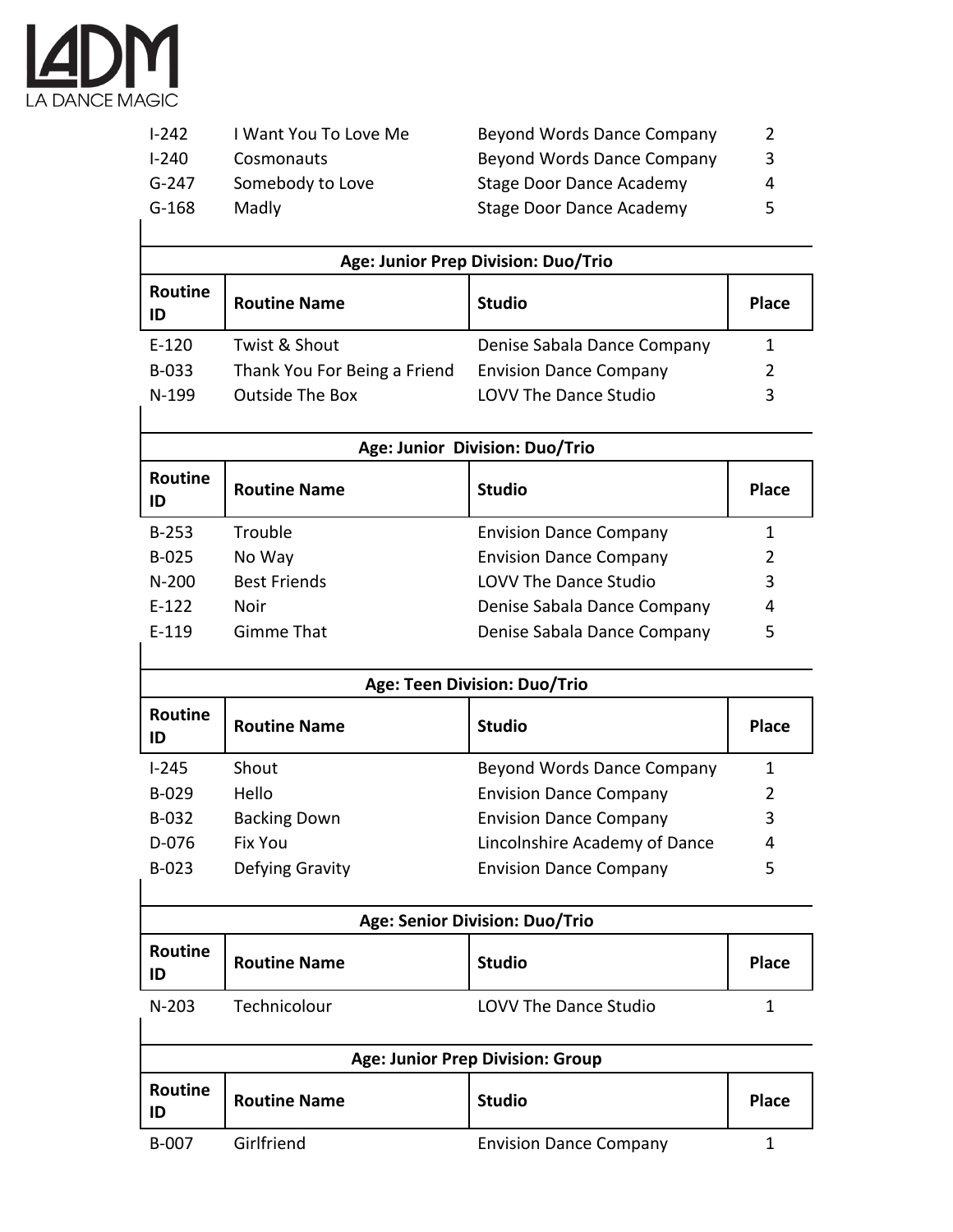

| B-015<br>$N-189$                | Lost Things Go<br>Devil With A Blue Dress | <b>Envision Dance Company</b><br><b>LOVV The Dance Studio</b> | 2<br>3         |
|---------------------------------|-------------------------------------------|---------------------------------------------------------------|----------------|
|                                 |                                           | Age: Junior Division: Group                                   |                |
| <b>Routine</b><br>ID            | <b>Routine Name</b>                       | <b>Studio</b>                                                 | Place          |
| B-014                           | Hurt                                      | <b>Envision Dance Company</b>                                 | 1              |
| $G-143$                         | <b>Throwback Love</b>                     | <b>Stage Door Dance Academy</b>                               | 2              |
| $I-239$                         | Singin' In the Rain                       | Beyond Words Dance Company                                    | 3              |
| $B-013$                         | Go the Distance                           | <b>Envision Dance Company</b>                                 | 4              |
| <b>B-005</b>                    | The Fame                                  | <b>Envision Dance Company</b>                                 | 5              |
|                                 |                                           | <b>Age: Teen Division: Group</b>                              |                |
| <b>Routine</b><br>ID            | <b>Routine Name</b>                       | <b>Studio</b>                                                 | <b>Place</b>   |
| $B-020$                         | The Moment I Said It                      | <b>Envision Dance Company</b>                                 | $\mathbf{1}$   |
| $I-230$                         | Baby's Romance                            | Beyond Words Dance Company                                    | 2              |
| $I-235$                         | Jolene                                    | Beyond Words Dance Company                                    | 3              |
| B-002                           | L.O.V.E.                                  | <b>Envision Dance Company</b>                                 | 4              |
| D-059                           | <b>Favorite Crime</b>                     | Lincolnshire Academy of Dance                                 | 5              |
|                                 |                                           |                                                               |                |
|                                 |                                           | <b>Age: Senior Division: Group</b>                            |                |
| <b>Routine</b><br>ID            | <b>Routine Name</b>                       | <b>Studio</b>                                                 | <b>Place</b>   |
| $I-228$                         | <b>Happiest Year</b>                      | Beyond Words Dance Company                                    | 1              |
| $N-223$                         | The Moment                                | <b>LOVV The Dance Studio</b>                                  | $\overline{2}$ |
| $G-149$                         | Look At Me Now                            | <b>Stage Door Dance Academy</b>                               | 3              |
| $G-148$                         | Scream                                    | <b>Stage Door Dance Academy</b>                               | 4              |
| $G-154$                         | Viva la Vida                              | <b>Stage Door Dance Academy</b>                               | 5              |
| Age: Mini Division: Line        |                                           |                                                               |                |
| <b>Routine</b><br>ID            | <b>Routine Name</b>                       | <b>Studio</b>                                                 | <b>Place</b>   |
| $N-183$                         | Baby                                      | <b>LOVV The Dance Studio</b>                                  | $\mathbf 1$    |
| Age: Junior Prep Division: Line |                                           |                                                               |                |
| <b>Routine</b><br>ID            | <b>Routine Name</b>                       | <b>Studio</b>                                                 | <b>Place</b>   |
| N-184                           | Soy Yo                                    | <b>LOVV The Dance Studio</b>                                  | 1              |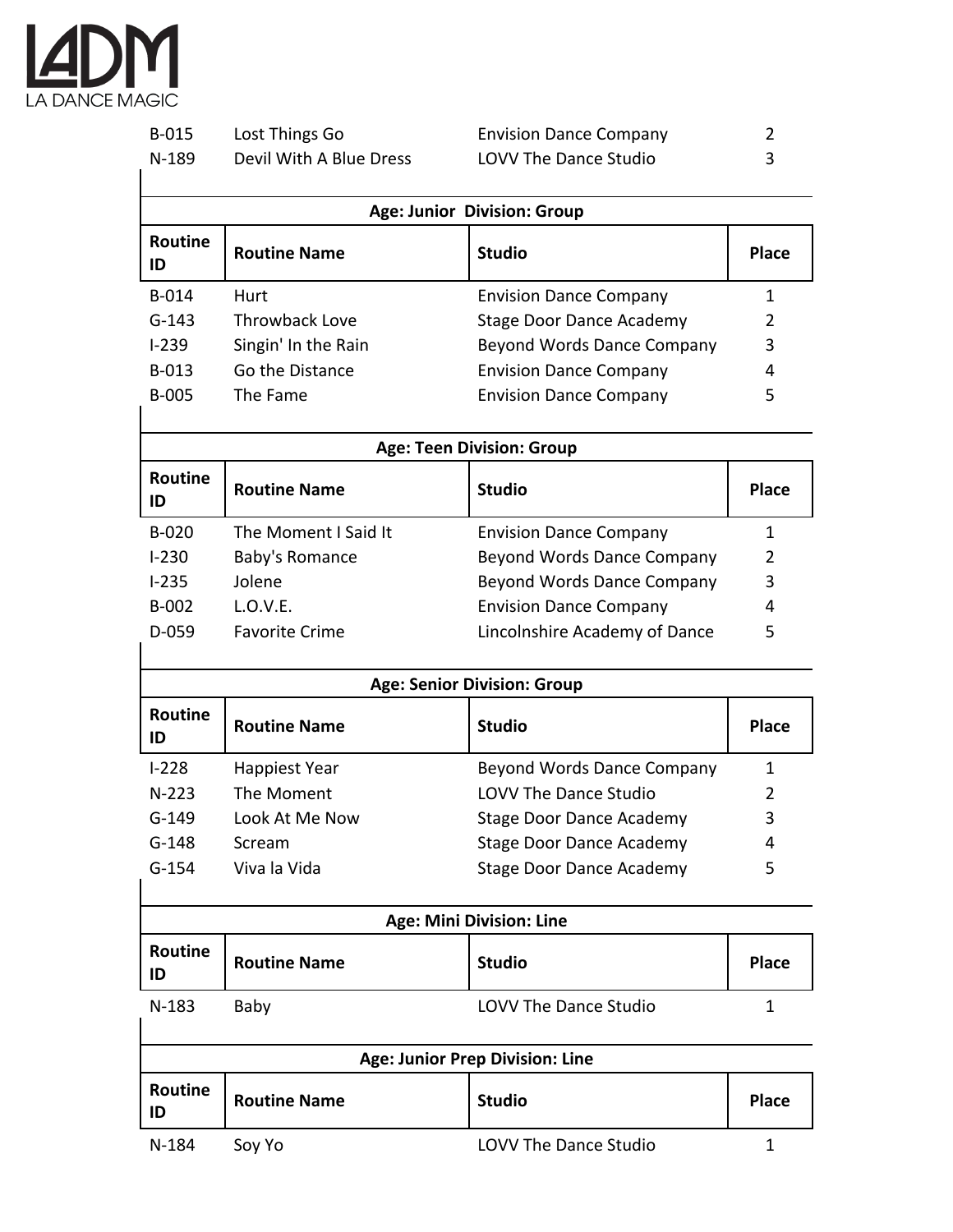

| Age: Junior Division: Line |                             |                                     |                |  |
|----------------------------|-----------------------------|-------------------------------------|----------------|--|
| <b>Routine</b><br>ID       | <b>Routine Name</b>         | <b>Studio</b>                       | <b>Place</b>   |  |
| $N-190$                    | Clap When You're Happy      | <b>LOVV The Dance Studio</b>        | 1              |  |
| B-016                      | Saved                       | <b>Envision Dance Company</b>       | $\overline{2}$ |  |
| $N-185$                    | Rebel                       | <b>LOVV The Dance Studio</b>        | 3              |  |
| $G-142$                    | Tribe                       | <b>Stage Door Dance Academy</b>     | 4              |  |
| $1-237$                    | This Is Me                  | <b>Beyond Words Dance Company</b>   | 5              |  |
|                            |                             | <b>Age: Teen Division: Line</b>     |                |  |
| <b>Routine</b><br>ID       | <b>Routine Name</b>         | <b>Studio</b>                       | <b>Place</b>   |  |
| $1-229$                    | That Don't Impress Me Much  | Beyond Words Dance Company          | 1              |  |
| D-055                      | Seven Birds                 | Lincolnshire Academy of Dance       | 2              |  |
| $G-150$                    | Glitter In The Air          | <b>Stage Door Dance Academy</b>     | 3              |  |
| $G-156$                    | <b>Brotherhood of Man</b>   | <b>Stage Door Dance Academy</b>     | 4              |  |
| $G-145$                    | Change On The Rise          | <b>Stage Door Dance Academy</b>     | 5              |  |
|                            |                             | <b>Age: Senior Division: Line</b>   |                |  |
| Routine<br>ID              | <b>Routine Name</b>         | <b>Studio</b>                       | <b>Place</b>   |  |
| $N-187$                    | <b>Seating Arrangements</b> | <b>LOVV The Dance Studio</b>        | 1              |  |
| $B-017$                    | Good to Mama                | <b>Envision Dance Company</b>       | 2              |  |
| B-001                      | Don't Rain on My Parade     | <b>Envision Dance Company</b>       | 3              |  |
| $G-152$                    | Move, Shake, Drop           | <b>Stage Door Dance Academy</b>     | 4              |  |
| $1 - 231$                  | Here Comes the Rain Again   | Beyond Words Dance Company          | 5              |  |
|                            |                             | Age: Junior Division: Extended Line |                |  |
| Routine<br>ID              | <b>Routine Name</b>         | <b>Studio</b>                       | <b>Place</b>   |  |
| $G-141$                    | Hard Knock Life             | <b>Stage Door Dance Academy</b>     | $\mathbf{1}$   |  |
|                            |                             | Age: Teen Division: Extended Line   |                |  |
| Routine<br>ID              | <b>Routine Name</b>         | <b>Studio</b>                       | <b>Place</b>   |  |
| $1-227$                    | <b>Steam Heat</b>           | Beyond Words Dance Company          | 1              |  |
| $I-226$                    | Evermore                    | Beyond Words Dance Company          | $\overline{2}$ |  |
| $G-155$                    | Don't Stop Me Now           | <b>Stage Door Dance Academy</b>     | 3              |  |